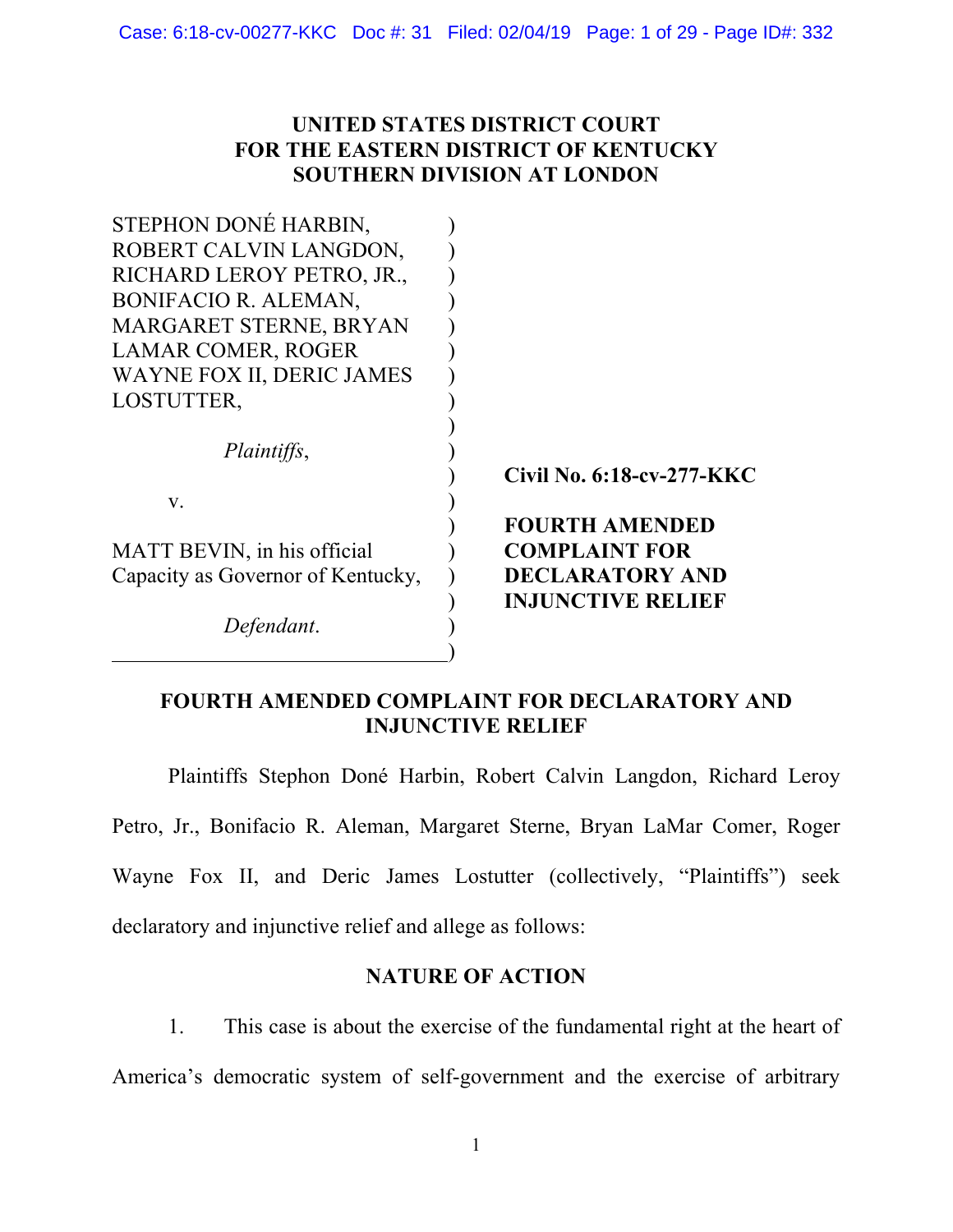governmental control over that right. Kentucky is one of just three states that deny the right to vote to *all* convicted felons until they successfully petition for the restoration of their civil rights. Iowa and Virginia are the only other states that consign the voting rights of *all* felons to the unfettered discretion of public officials.<sup>1</sup> Under Kentucky law, the Governor has the sole and unconstrained

<sup>&</sup>lt;u> 1989 - Johann Stein, markin film yn y breninn y breninn y breninn y breninn y breninn y breninn y breninn y b</u> <sup>1</sup> IOWA CODE  $\frac{1}{2}$  914.2 (executive restoration for all felony convictions); KY. CONST. § 145 (executive restoration for all felony convictions); VA. CONST. art. II, § 1 (executive restoration for all felony convictions). Florida's voters approved Ballot Question 4 in the November 2018 general election, which amended the state's Constitution and, as of its effective date on January 8, 2019, restores the right to vote to all felons, excluding those convicted of murder or sex offenses, who have completed all terms of their sentence. *See* Fla. Dept. of State, Voting Restoration Amendment, 14-01,

https://dos.elections.myflorida.com/initiatives/initdetail.asp?account=64388&seqn um=1 (last visited Dec. 4, 2018), full text of Amendment 4 *available at* https://dos.elections.myflorida.com/initiatives/fulltext/pdf/64388-1.pdf. Virginia is technically included on this list. Though its state laws still create a purely discretionary restoration scheme, Virginia's current gubernatorial administration is restoring the voting rights of felons who have completed their sentences including parole and probation. Secretary of the Commonwealth's Website, Restoration of Rights, *available at* https://www.restore.virginia.gov (last visited Dec. 21, 2018). In just seven other states, some but not all felons, *e.g.* those convicted of certain felonies or multiple felonies, continue to be disenfranchised following the completion of their sentences and must petition a court or state officials to regain their voting rights. *See, e.g.*, Ala. Code §§ 15-22-36, 15-22-36.1 (nondiscretionary executive restoration for certain felony convictions upon satisfaction of objective criteria, but permanent disenfranchisement for murder, treason and various sex offenses); Ariz. Rev. Stat. Ann.  $\S$  13-905-13-912 (discretionary judicial restoration for individuals with two or more felony convictions, but automatic restoration for first-time offenders); Del. Code Ann. tit. 15, §§ 6103, 6104 (automatic restoration except permanent disenfranchisement for certain disqualifying felony convictions); Miss. Const., art. 12, § 241 (listing ten crimes that trigger lifelong disenfranchisement); *Cotton v. Fordice*, 157 F.3d 388 (5th Cir. 1998) (interpreting section 241 of the Mississippi Constitution to include certain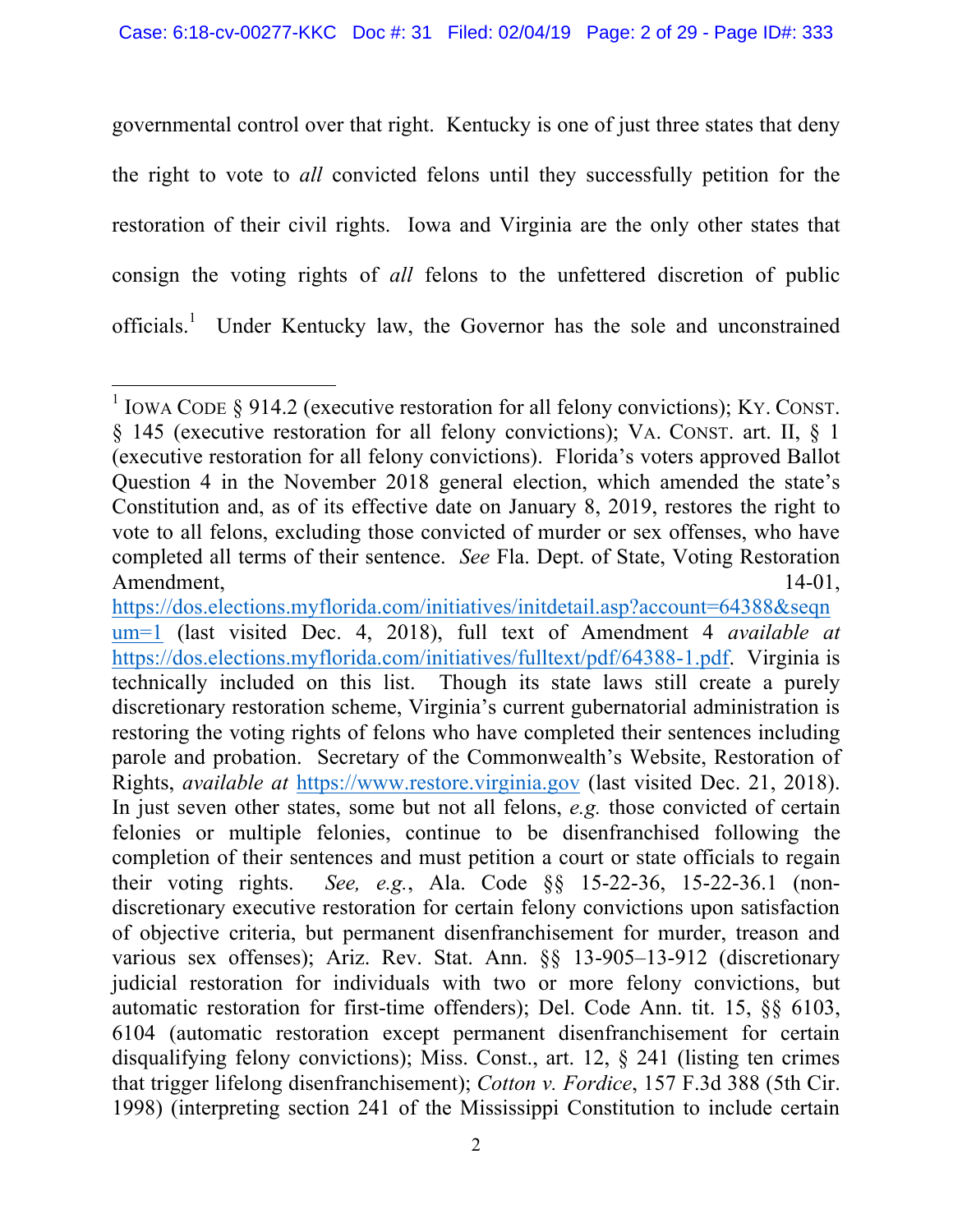power to grant or deny felons' applications for restoration of their civil rights, which includes the right to vote. $2$  There are no laws, rules, or criteria regulating the Governor's decisions to grant or deny restoration applications and, as such, the scheme runs afoul of the First Amendment to the U.S. Constitution. This action challenges Kentucky's arbitrary voting rights restoration scheme for felons. It does not challenge Kentucky's authority to disenfranchise felons upon conviction. Nor does it challenge Kentucky's system for restoring any other civil right beyond the right to vote.

<u> 1989 - Andrea Santa Andrea Andrea Andrea Andrea Andrea Andrea Andrea Andrea Andrea Andrea Andrea Andrea Andr</u>

felonies not expressly listed); *see also* Op. Atty. Gen. No. 2009-00210, 2009 WL 2517257 (Miss. A.G. July 9, 2009) (interpreting section 241 in light of *Cotton* to mean 22 felonies currently trigger lifelong disenfranchisement in Mississippi); NEV. REV. STAT. § 213.157 *as amended by* 2017 Nevada Laws Ch. 362 (A.B. 181) (discretionary judicial restoration for individuals with multiple felony convictions, if previously convicted for more serious, violent offenses and/or two or more offenses; otherwise, automatic restoration immediately upon release or following two-year waiting period for Category B felonies); Wyo. Stat. Ann. § 7-13-105 (amended by 2018 Wyo. Laws Ch. 108 (S.F. 70), 64th Leg., Budget Sess. (Wyo. 2018)) (discretionary executive restoration for all felony convictions but automatic restoration for non-violent first-time felony convictions). All other states restore voting rights to felons upon release from incarceration, the end of parole, probation, or a two-year waiting period, or do not disenfranchise felons even during incarceration. Christopher Uggen, Ryan Larson and Sarah Shannon, 6 MILLION LOST VOTERS: STATE-LEVEL ESTIMATES OF FELONY DISENFRANCHISEMENT, The Sentencing Project (2016) ("SENTENCING PROJECT REPORT"), at 4, *available at* https://www.sentencingproject.org/publications/6 million-lost-voters-state-level-estimates-felony-disenfranchisement-2016/ (last visited Dec. 27, 2018).

<sup>&</sup>lt;sup>2</sup> While Kentucky state law includes additional rights within civil rights restoration, Ky. Rev. Stat. § 196.045(3), this challenge focuses exclusively on the right to vote.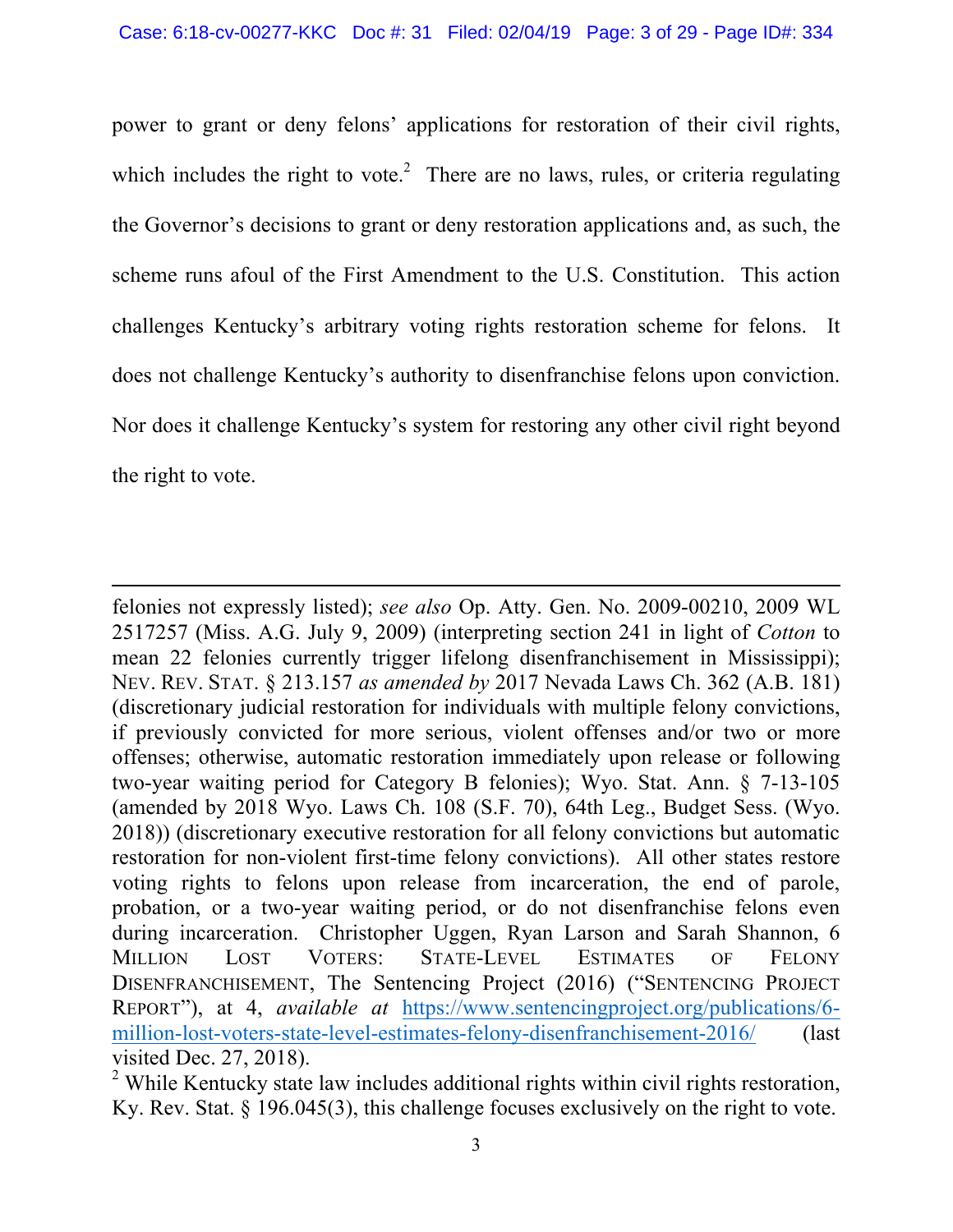2. Disenfranchised felons who have completed their full sentences and seek to regain their voting rights in Kentucky must submit an application to the Department of Corrections Division of Probation and Parole ("the Department of Corrections"). The application asks only for objective and verifiable information such as whether the applicant has ever been convicted of certain offenses and whether the applicant currently has any outstanding warrants or pending charges or indictments.<sup>3</sup> On information and belief, the Department of Corrections screens the applications and forwards eligible applicants' paperwork to the Governor's office. The decision whether to grant or deny a felon's restoration application rests with the Governor's unfettered discretion. Applicants may be granted or denied for any reason. The absence of objective, transparent legal rules or criteria for restoration opens the door to political, viewpoint, racial, religious, wealth, and any other type of discrimination.

3. An unbroken, 80-year-old, and well-settled line of Supreme Court precedent prohibits the arbitrary licensing of First Amendment-protected conduct. This is because the risk of viewpoint discrimination is highest when a government official's discretion to authorize or prohibit First Amendment-protected activity is entirely unconstrained by law. Officials with unfettered authority to selectively

<sup>3</sup> Ky. Dep't of Corrections, Division of Probation and Parole, Application for Restoration of Civil Rights, *available at* https://corrections.ky.gov/Probation-and-Parole/Documents/Civil%20Rights%20Application%20Rev%2011-25-2015.pdf.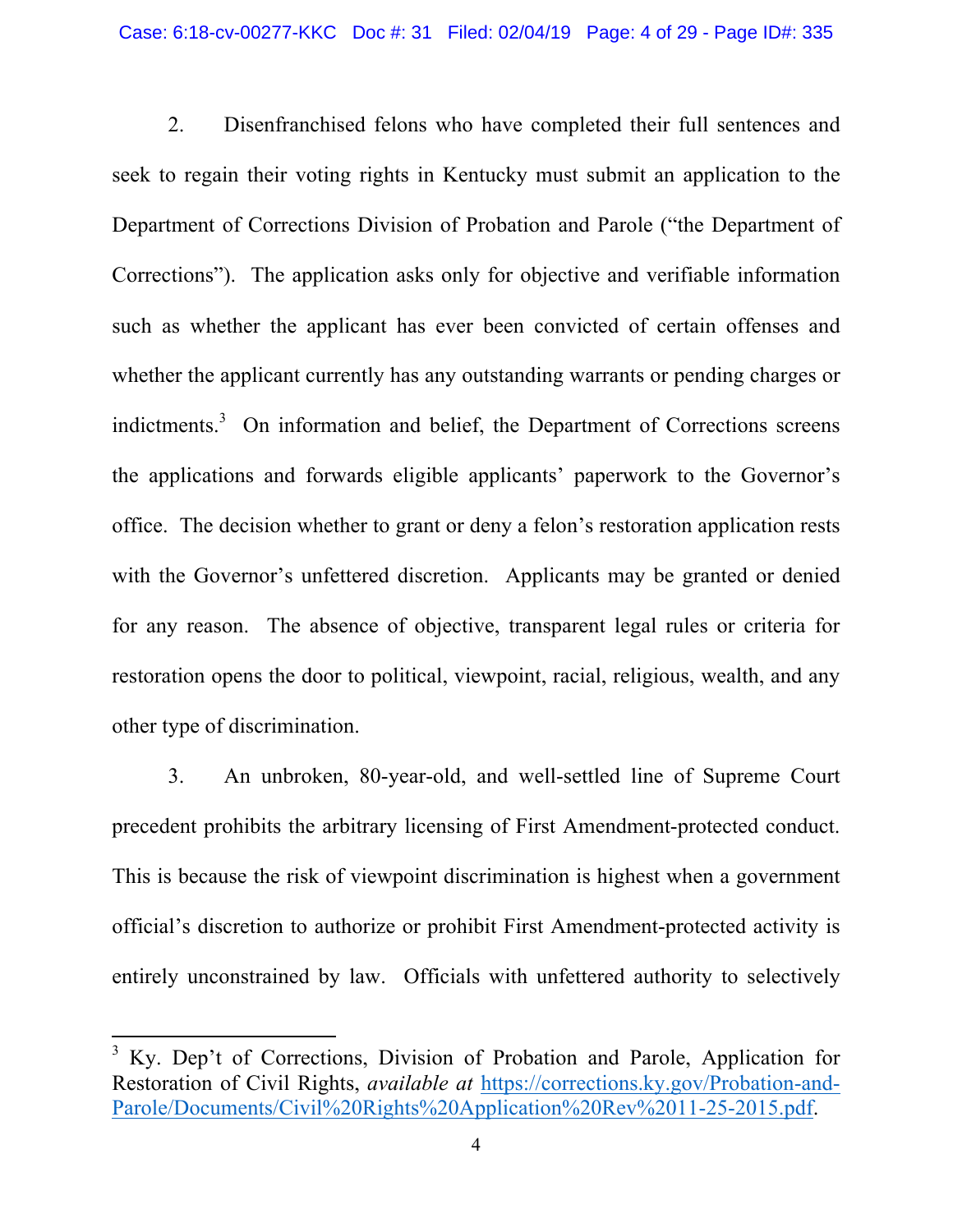#### Case: 6:18-cv-00277-KKC Doc #: 31 Filed: 02/04/19 Page: 5 of 29 - Page ID#: 336

permit felons to vote may grant or deny restoration applications on pretextual grounds while secretly basing their decision on information or speculation as to the applicant's political affiliation or views, the applicant's race, faith, wealth, or other characteristics. This is why conditioning the enjoyment of a fundamental constitutional right on the exercise of unfettered official discretion and arbitrary decision-making violates the First Amendment to the United States Constitution.

4. Additionally, no laws, rules or regulations set any reasonable, definite time limits on the Governor to act on a felon's application for restoration of civil rights in Kentucky. Indeed, on information and belief, in his time in office, Defendant Governor Matt Bevin has not denied any restoration application outright and has instead decided to keep certain restoration applications in an indefinite pending status. This delay is compounded by the backlog of applications. As of March of this year, there was a reported backlog of 1,459 restoration of civil rights applications. Ky. Op. Atty. Gen. 18-ORD-056, \*1 n.1 (Mar. 14, 2018). The lack of a reasonable, definite time limit for making a final decision on a felon's application for restoration of voting rights also violates the First Amendment.

5. When Governor Bevin took office in December 2015, he rescinded an executive order issued by his predecessor that created a process for nondiscretionary restoration for certain felons and, in his unbridled discretion, did not grant any restoration applications in his first fifteen months in office. On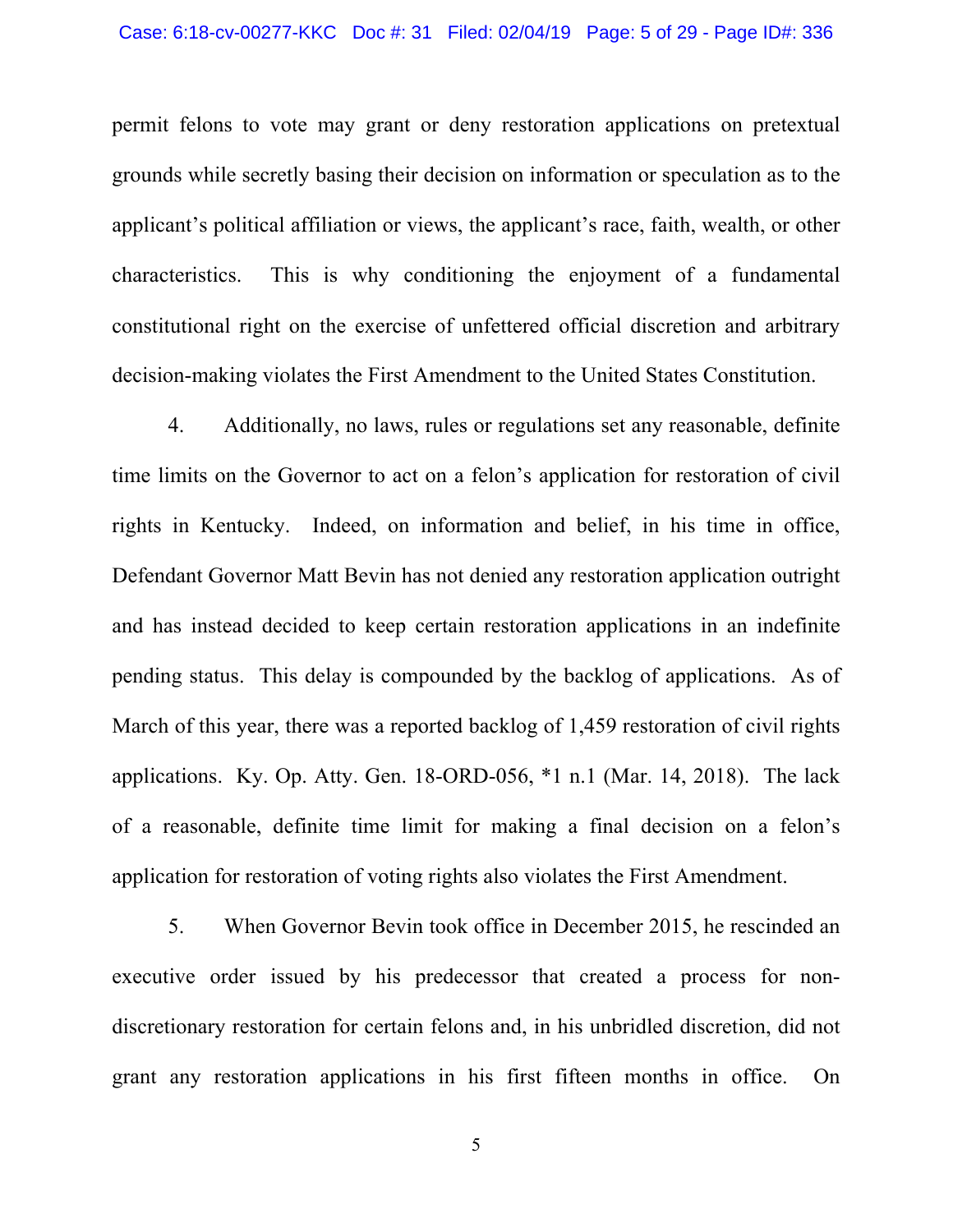information and belief, Governor Bevin was the first governor in over two decades not to grant restoration to a single person in their first year in office. $4$  Since that time, on information and belief, Governor Bevin has granted just 980 restoration of civil rights applications. The disenfranchised population in Kentucky remains one of the largest nationwide. As of 2016, when the Sentencing Project released its study, Kentucky had an estimated 242,987 felons who are still disenfranchised after completing their full sentences including parole and probation or 7 percent of the state's voting-age population. Today, this is the second highest rate in the nation. 5

6. Plaintiffs bring this action under 42 U.S.C. § 1983 against Defendants' unlawful deprivation of Plaintiffs' rights under the First Amendment to the United States Constitution.

7. Plaintiffs Stephon Doné Harbin, Robert Calvin Langdon, Richard Leroy Petro, Jr., Bonifacio R. Aleman, Margaret Sterne, Bryan LaMar Comer, Roger Wayne Fox II, and Deric James Lostutter are all disenfranchised felons. Mr. Harbin, Mr. Langdon, and Mr. Petro have applied for restoration of their right to vote, and their applications are currently pending with the Governor. Mr. Aleman, Ms. Sterne, and Mr. Comer have finished their full sentences but not yet applied

<sup>4</sup> *Voting Rights Restored to a Very Few*, LEXINGTON HERALD (Apr. 2017), https://www.kentucky.com/opinion/editorials/article143208169.html. <sup>5</sup> SENTENCING PROJECT REPORT, *supra* n.1, at Table 3.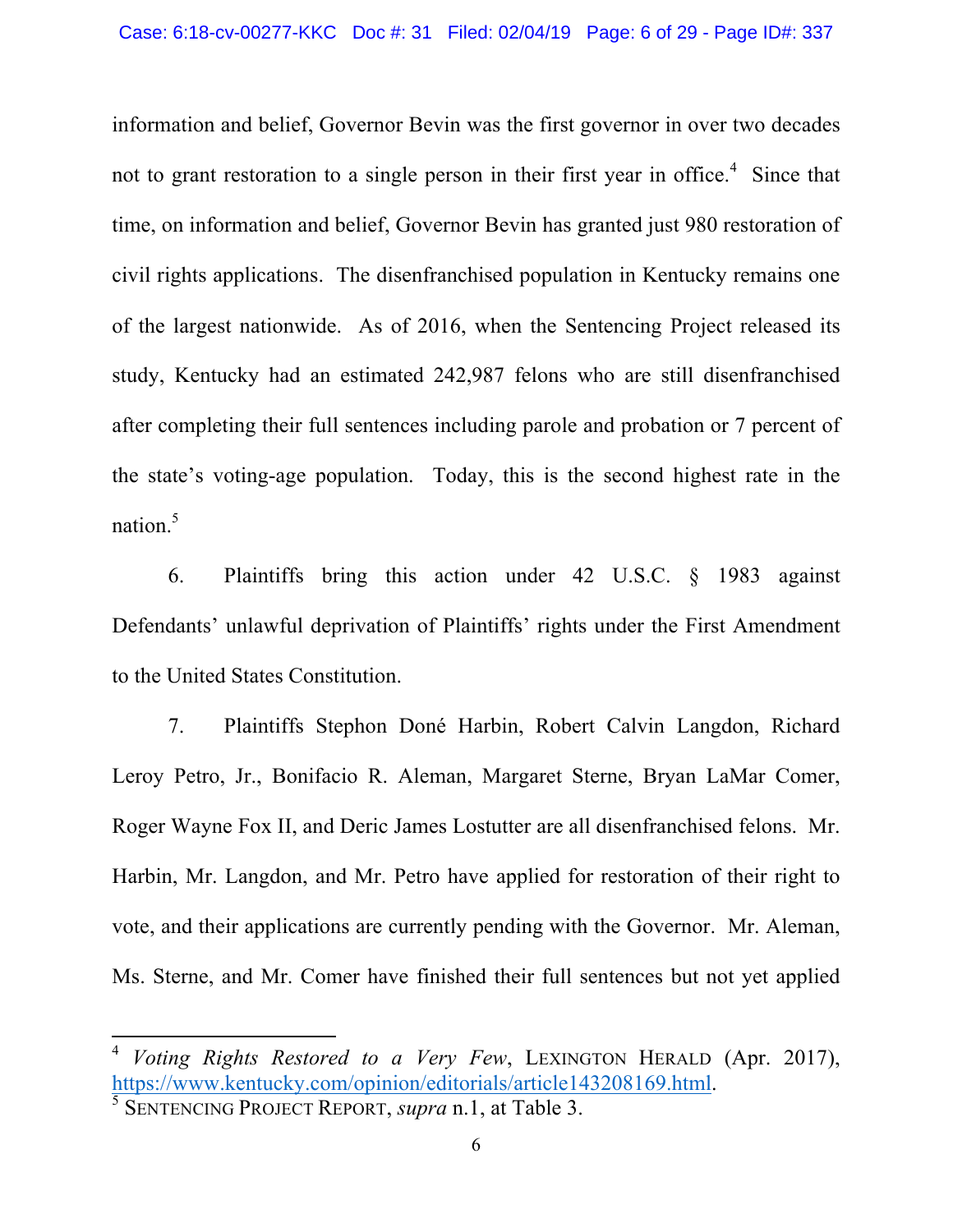for restoration of their right to vote. Mr. Fox will complete his sentence and be eligible to apply under Ky. Rev. Stat. § 196.045 on or before March 30, 2019 and during the pendency of this litigation. Mr. Fox has not yet applied for the restoration of his voting rights. And Mr. Lostutter is on probation until 2021 and has not yet applied for restoration of his voting rights. Even though Mr. Fox and Mr. Lostutter are not presently eligible to apply for restoration under the current scheme, insofar as Kentucky law fails to set forth any objective, neutral rules and criteria governing felon voting rights restoration, they are nevertheless subjected to an arbitrary voting rights restoration scheme.

8. All Plaintiffs want their voting rights restored so they can register and vote in future primary and general elections in Kentucky for candidates of their choice and ballot initiatives, and to support and associate with political parties in order to advance the parties' goals.

#### **JURSIDICTION AND VENUE**

9. This Court has jurisdiction over Plaintiffs' federal claims pursuant to 28 U.S.C. §§ 1331 and 1343 because this case arises under the United States Constitution and seeks equitable and other relief for the deprivation of constitutional rights under color of state law.

10. This Court has jurisdiction to award attorneys' fees and costs pursuant to 42 U.S.C. § 1988 and 28 U.S.C. § 1920.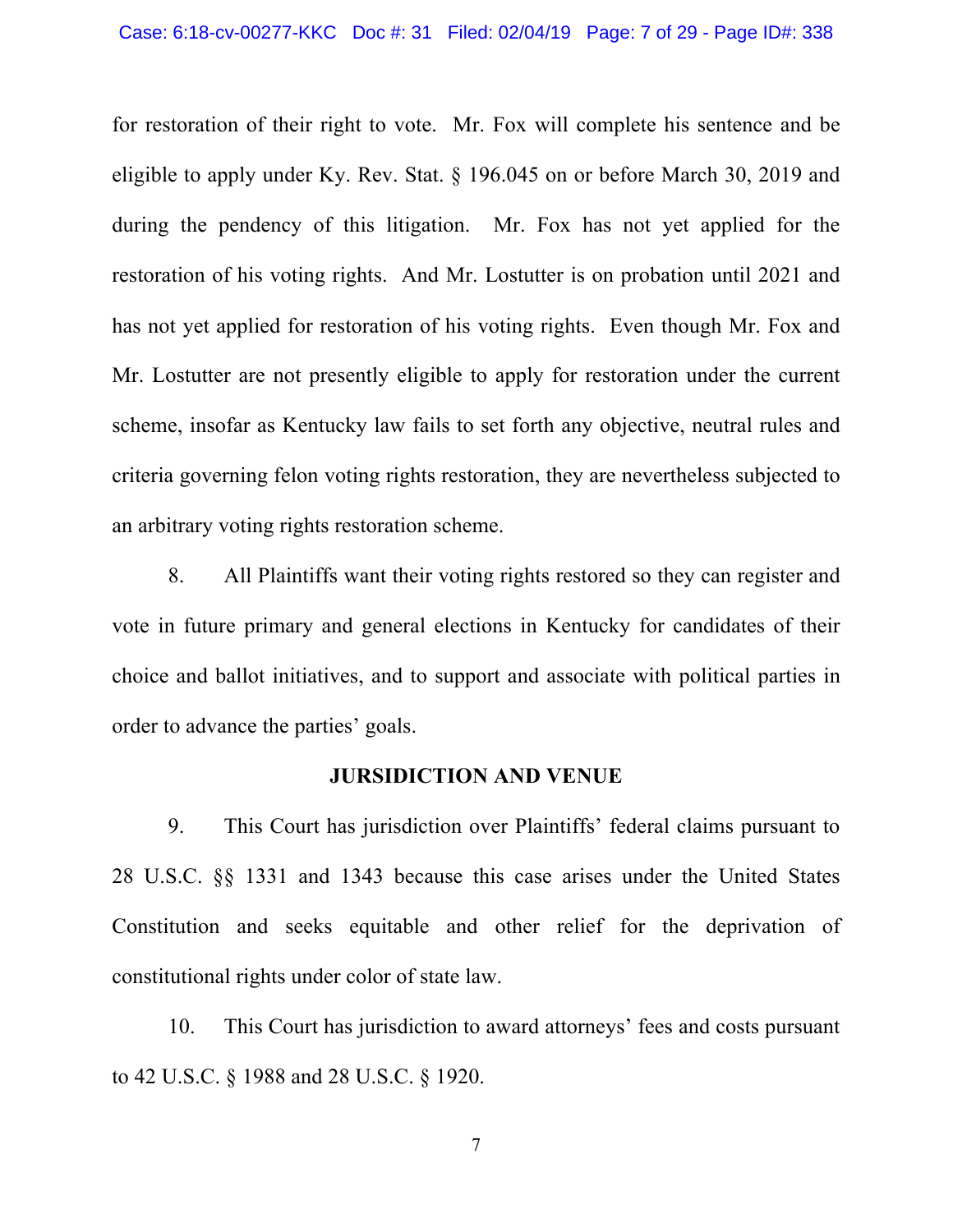11. This Court has jurisdiction to grant declaratory relief pursuant to 28 U.S.C. §§ 2201 and 2202.

12. This Court has personal jurisdiction over Defendant Matt Bevin, the Governor of Kentucky, who is sued in his official capacity. Defendant Governor Bevin is an elected state government official who works in Frankfort, Kentucky.

13. Venue is appropriate in the Eastern District of Kentucky, under 28 U.S.C. § 1391(b)(1), because Governor Bevin is a state official working in Frankfort, Kentucky. A substantial part of the events giving rise to these claims occurred and will continue to occur in this district, making venue also proper under 28 U.S.C. § 1391(b)(2).

#### **PARTIES**

14. Plaintiff Stephon Doné Harbin is a United States citizen, 47 years old, and a resident of Louisville, Kentucky. Mr. Harbin was convicted of at least one felony in Kentucky state court and lost his right to vote under Kentucky law. After spending ten years in prison, Mr. Harbin was released in 2003 and completed his sentence in July 2017. Mr. Harbin first applied for restoration of his right to vote soon after he completed his sentence. His first application was rejected on the basis that it was not witnessed by a notary public or his parole officer. Mr. Harbin had his application signed by his parole officer and then resubmitted it in late December 2017. After waiting approximately four months, in April 2018, he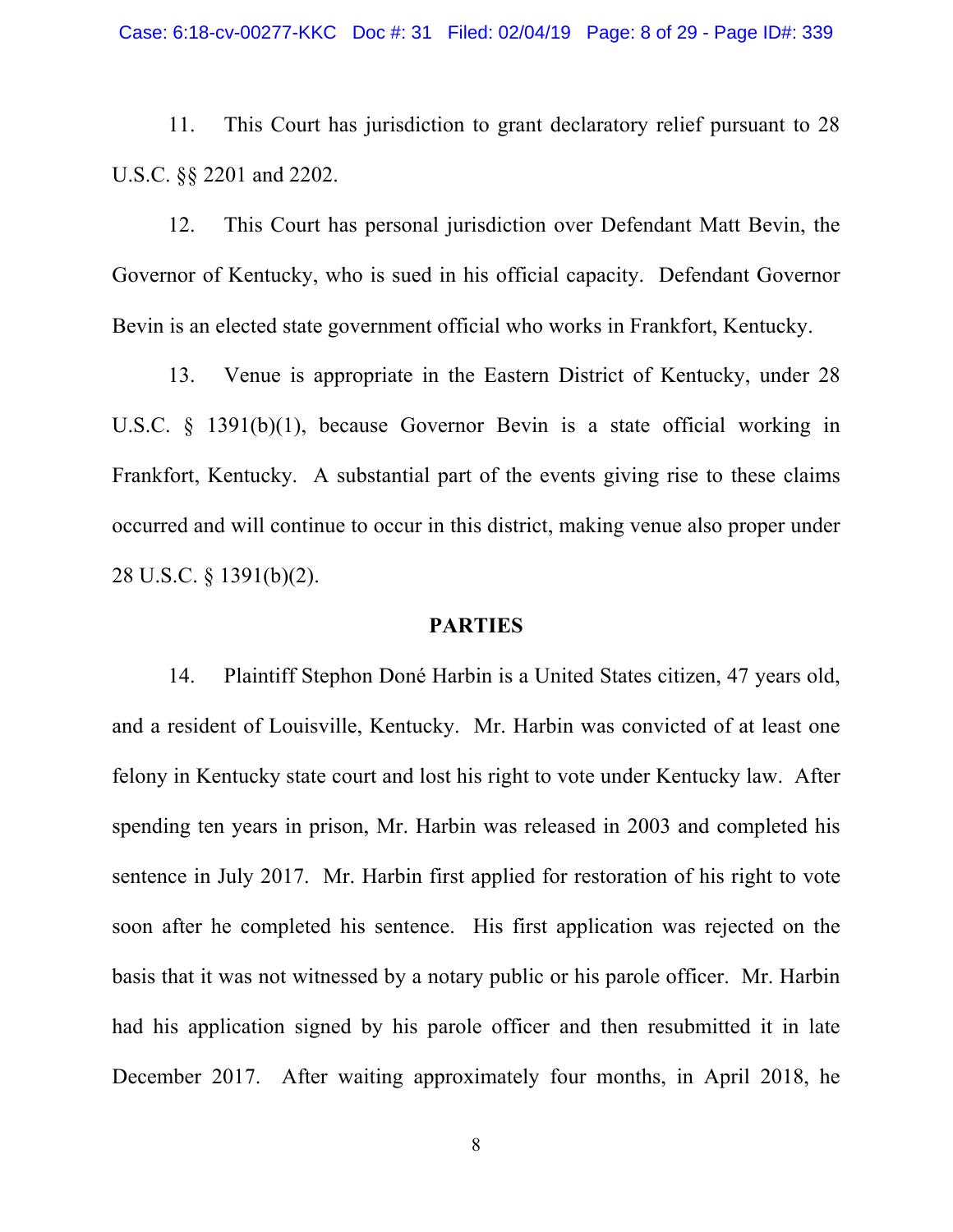received a letter informing him that he still had a traffic citation pending and that he would need to submit proof that he paid the fine. Mr. Harbin had already paid the fine, and the Application for Restoration of Civil Rights does not require proof of payment of all fines for civil infractions. Nevertheless, Mr. Harbin went to the Kentucky Court of Justice Traffic Division in downtown Louisville and obtained a copy of the disposition of his speeding citation, which reflected that he had previously paid the fine. Mr. Harbin submitted his application for the third time, and it remains pending. Since then, he has not received any correspondence from the Governor's office, the Secretary of State's office, or the Department of Corrections.

15. Plaintiff Robert Calvin Langdon is a United States citizen, 43 years old, and a resident of Mount Washington, Kentucky. Mr. Langdon was convicted of a least one felony in Kentucky state court and lost his right to vote under Kentucky law. He finished his complete sentence including parole and probation in 2014 and, in 2016, submitted an application for restoration of his right to vote. At some point, Mr. Langdon spoke on the phone with a representative from the Governor's office, who informed him that his pending application would never be approved by the Governor, given the nature of his offense, second-degree assault. His application has never been granted and never been formally denied.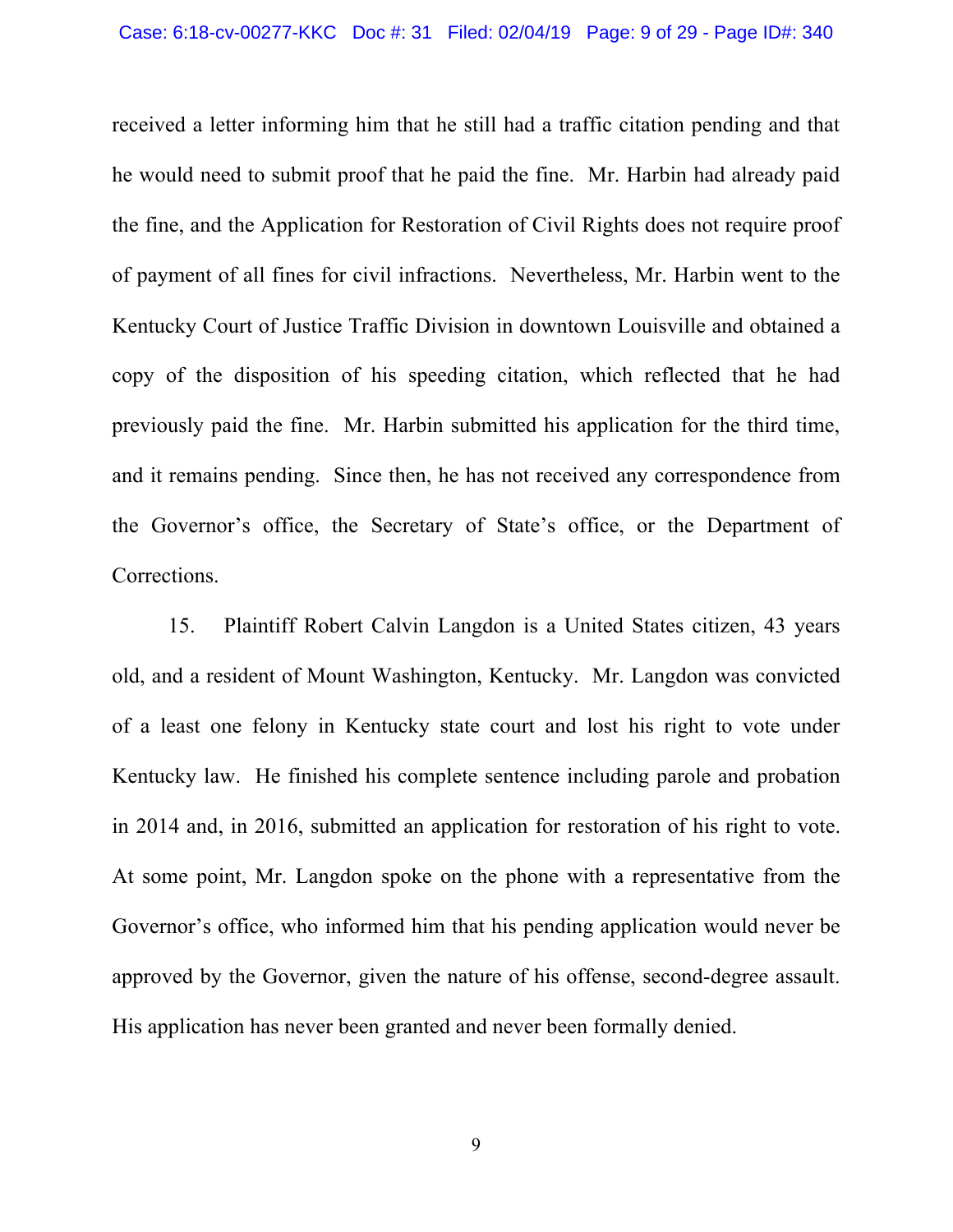16. Plaintiff Richard Leroy Petro, Jr. is a United States citizen, 65 years old, and a resident of Murray, Kentucky. Mr. Petro was convicted of at least one felony in federal court and lost his right to vote under Kentucky law. After spending 12 years in prison, Mr. Petro was released in 1992 and completed his sentence in 1995. While on probation and after completing his sentence, Mr. Petro lawfully voted in elections as a resident of Indiana. He has not voted since moving to Kentucky. Last year, Mr. Petro applied for restoration of his voting rights. After 13 weeks, he called the Department of Corrections and was told to call the Governor's office. When he called the Governor's office (twice), he was told that the application is "on the Governor's desk. Whenever he gets around to reviewing it, he'll make a decision." Mr. Petro's application remains pending. Since then, he has not received any correspondence from the Governor's office, the Secretary of State's office, or the Department of Corrections.

17. Plaintiff Bonifacio R. Aleman is a United States citizen, 40 years old, and a resident of Louisville, Kentucky. Mr. Aleman was convicted of at least one felony in Kentucky state court and lost his right to vote under Kentucky law. After spending eleven years in prison, Mr. Aleman was released in 2008 and completed his sentence in 2010.

18. Plaintiff Margaret Sterne is a United States citizen, 64 years old, and a resident of Murray, Kentucky. In 1974, Ms. Sterne was convicted of at least one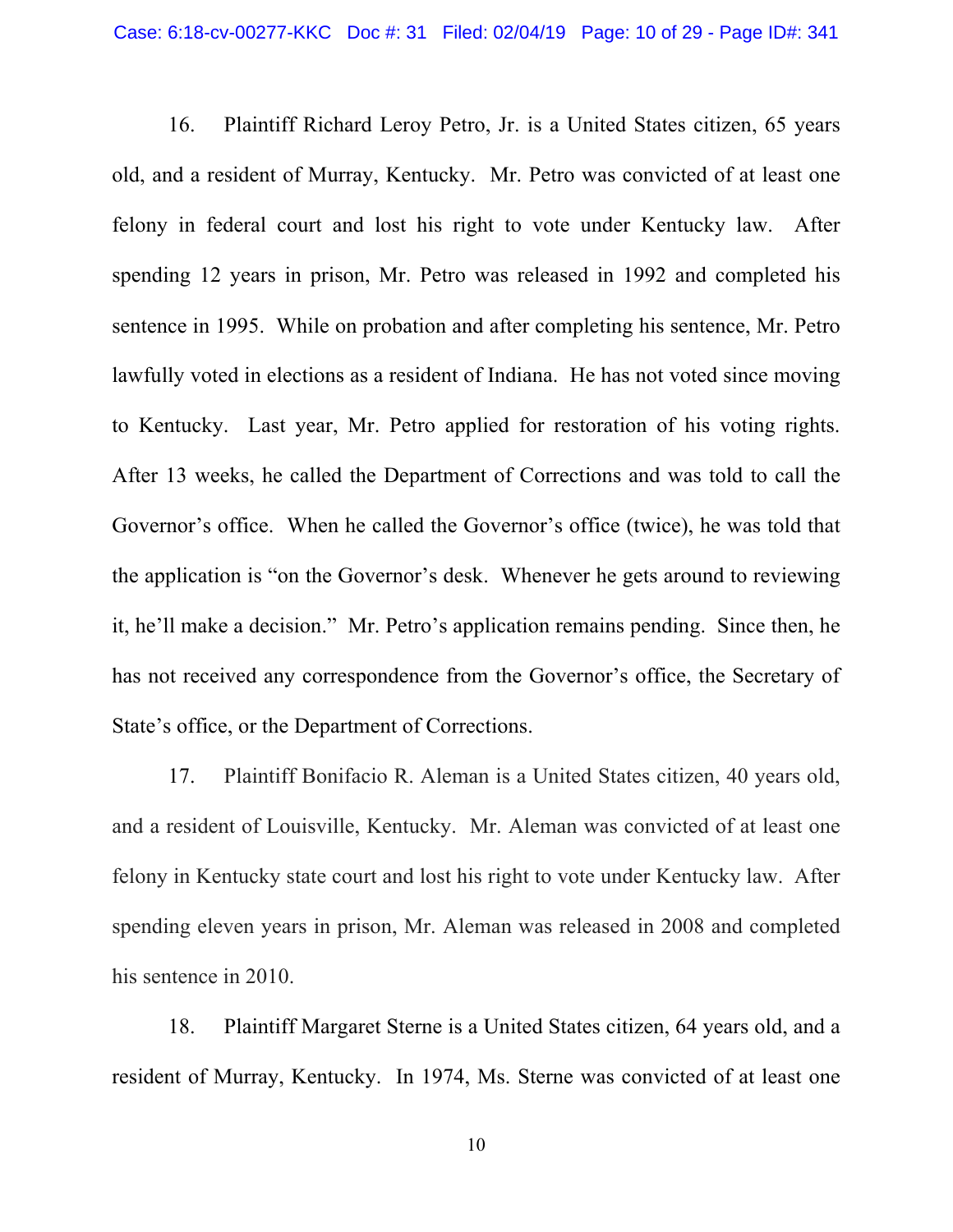felony in Ohio state court. Ms. Sterne was not incarcerated and served her full two-year sentence on probation. In Ohio, Ms. Sterne never lost her civil rights, including the right to vote, because Ohio law only deprives felons of their right to vote during incarceration. Now a resident of Kentucky, she must seek the Governor's approval in order to vote.

19. Plaintiff Bryan LaMar Comer is a United States citizen, 37 years old, and a resident of Louisville, Kentucky. Mr. Comer was convicted of at least one felony in Kentucky state court in February 2002 and lost his right to vote under Kentucky law. He served out his full sentence on supervised release, with no incarceration and no further parole or probation following his February 2002 conviction pursuant to a plea agreement.

20. Plaintiff Roger Wayne Fox II is a United States citizen, 34 years old, and a resident of Stanford, Kentucky. Mr. Fox pled guilty to at least one felony in Kentucky state court and lost his right to vote under Kentucky law. He expects to complete his sentence by no later than March 30, 2019.

21. Plaintiff Deric James Lostutter is a United States citizen, 31 years old, and a resident of Manchester, Kentucky. Mr. Lostutter was convicted of at least one felony in federal court and lost his right to vote under Kentucky law. In September 2018, he was released from prison and given three years of probation.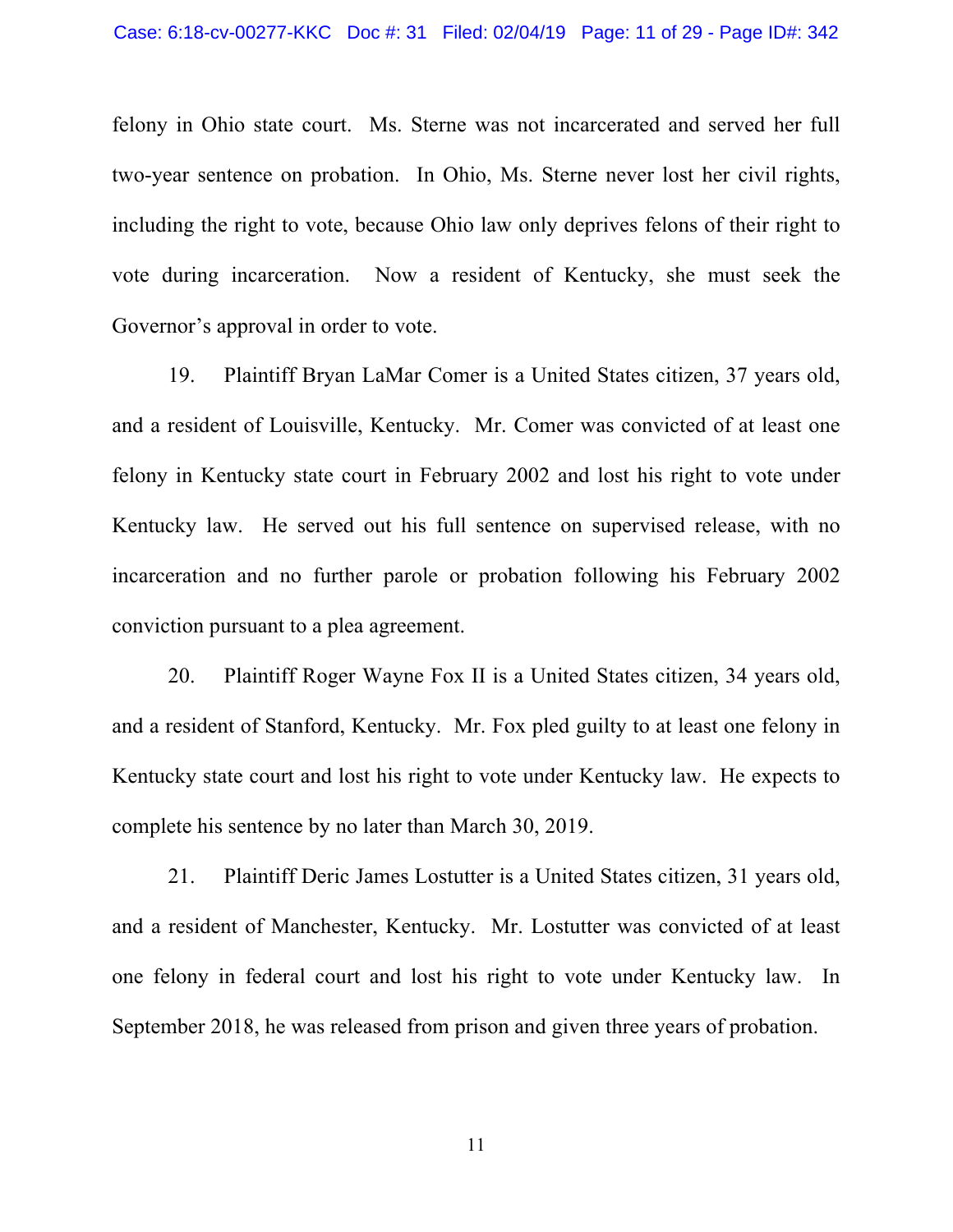22. Plaintiffs want to register and vote in future primary and general elections in the Commonwealth of Kentucky for candidates of their choice and state constitutional amendments, and to support and associate with political parties in order to advance those political parties' goals.

23. Defendant Matt Bevin is the Governor of Kentucky and is sued in his official capacity. The Kentucky Constitution vests the Governor with the exclusive authority to restore civil rights.

#### **BACKGROUND**

## **A. Felon Disenfranchisement and Reenfranchisement in Kentucky**

24. Section 145 of the Kentucky Constitution sets forth the rules for

voting eligibility and also includes a felon disenfranchisement provision:

1. Persons convicted in any court of competent jurisdiction of treason, or felony, or bribery in an election, or of such high misdemeanor as the General Assembly may declare shall operate as an exclusion from the right of suffrage, but persons hereby excluded may be restored to their civil rights by executive pardon.

2. Persons who, at the time of the election, are in confinement under the judgment of a court for some penal offense.

KY. CONST. § 145. This disenfranchisement provision is incorporated within the Kentucky election code's voting eligibility provision. Ky. Rev. Stat. § 116.025. Felons may not register to vote prior to being granted restoration of their civil rights pursuant to Section 145 of the Constitution. Registering to vote as an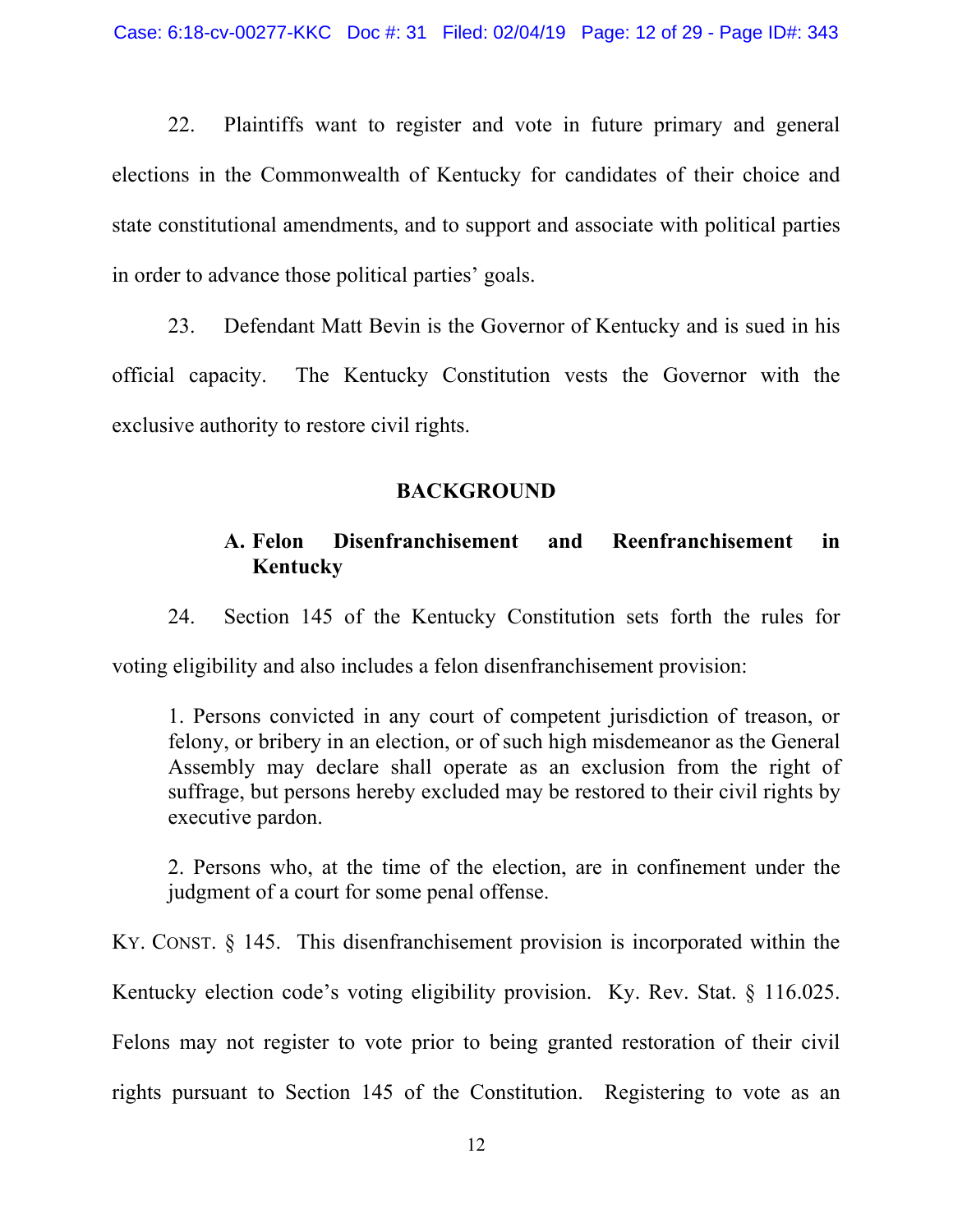ineligible, unrestored felon is a Class D felony, punishable by up to five years in prison. Ky. Rev. Stat. §§ 119.025, 532.020(1)(a).

25. As the restoration of civil rights application form puts it, "[i]t is the prerogative of the Governor afforded him or her under the Kentucky Constitution to restore these rights."<sup>6</sup> There are no specific and uniform rules or criteria governing the Governor's decisions to grant or deny voting rights restoration applications, just the unfettered discretion of a single public official.

26. According to legislation enacted in 2001, Kentucky state law charges the Department of Corrections with creating a "simplified process" for the restoration of civil rights, including: informing eligible felons about the restoration process; creating a standard application form; generating a list of eligible felons who have been released from incarceration or discharged by the Parole Board and who have requested restoration; conducting an investigation to verify that an applicant has paid all restitution and that there are no outstanding warrants, charges, or indictments; and "[f]orward[ing] information on a monthly basis of eligible felony offenders who have requested restoration of rights to the Office of the Governor for consideration of a partial pardon." Ky. Rev. Stat. § 196.045(1). An application for restoration of civil rights may be submitted to the Department of

<sup>6</sup> Ky. Dep't of Correction, Division of Probation and Parole, Application for Restoration of Civil Rights, *available at* https://corrections.ky.gov/Probation-and-Parole/Documents/Civil%20Rights%20Application%20Rev%2011-25-2015.pdf.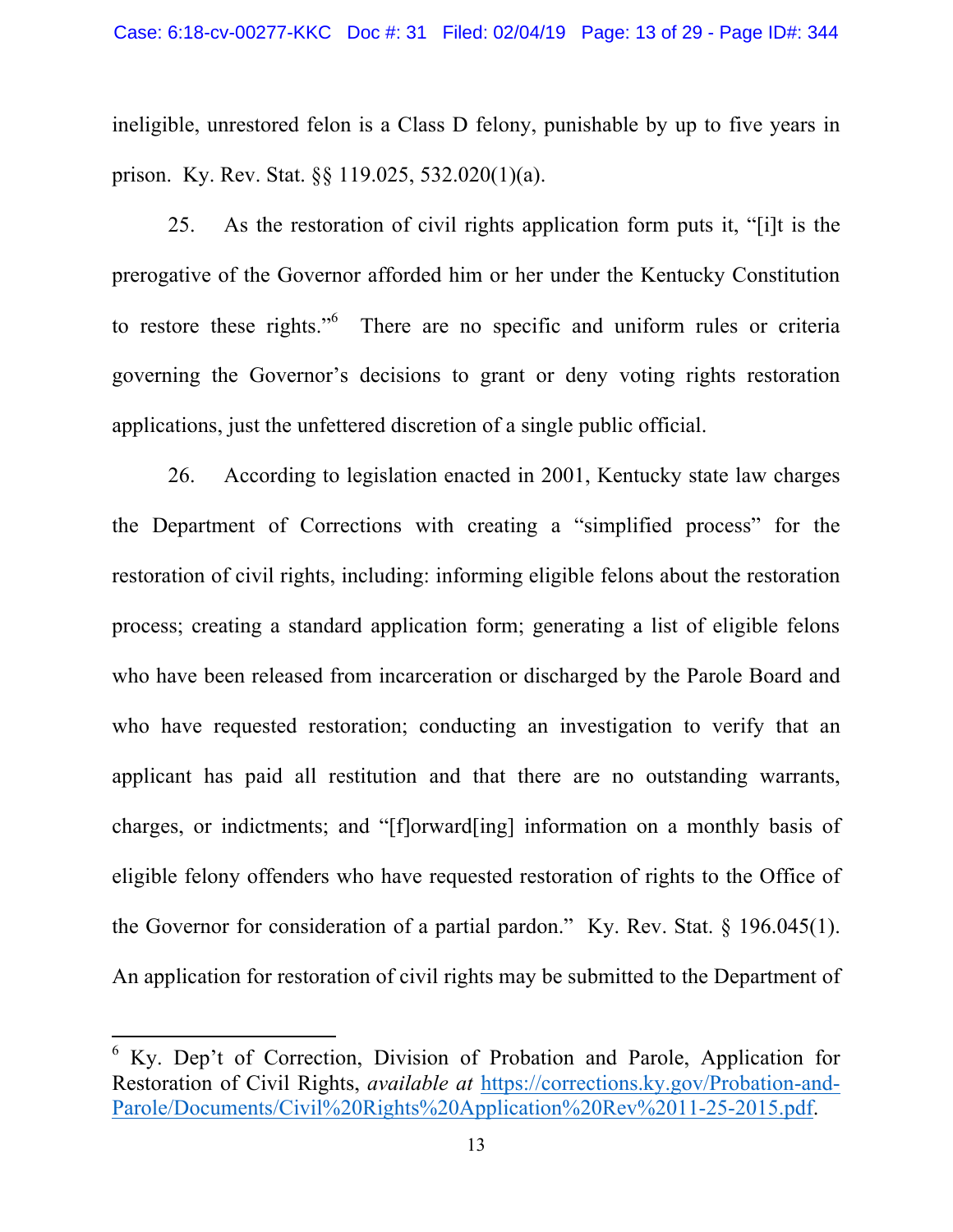Corrections' Division of Probation and Parole and is made available on the Department's website.<sup>7</sup>

27. Felons are eligible to apply for restoration of their civil rights, including the right to vote, once they have received their final discharges or their sentences have expired. Ky. Rev. Stat.  $\S$  196.045(2)(a). Additionally, applicants must not be under felony indictment, have pending warrants, charges, or indictments, or owe any outstanding restitution as ordered by the Court or the Parole Board. Ky. Rev. Stat. § 196.045(2)(b).

28. Applicants must provide their name, address, phone number, date of birth, and Social Security Number. They must then list all their "current crimes," a vague term that may mean crimes for which the sentence is not yet completed, their most recent felony convictions, and all previous felony convictions. For each crime listed, the applicants must include the length of their sentences, the county of conviction, the estimated date of conviction, the institution or jail from which they were released, and the date of final discharge. For each federal or out-of-state felony conviction, the applicant must provide a copy of the conviction or judgment of final sentence, verification of final discharge or sentence expiration, and verification that any ordered restitution has been paid in full. Applicants must next answer a series of questions regarding whether they have ever been convicted of: a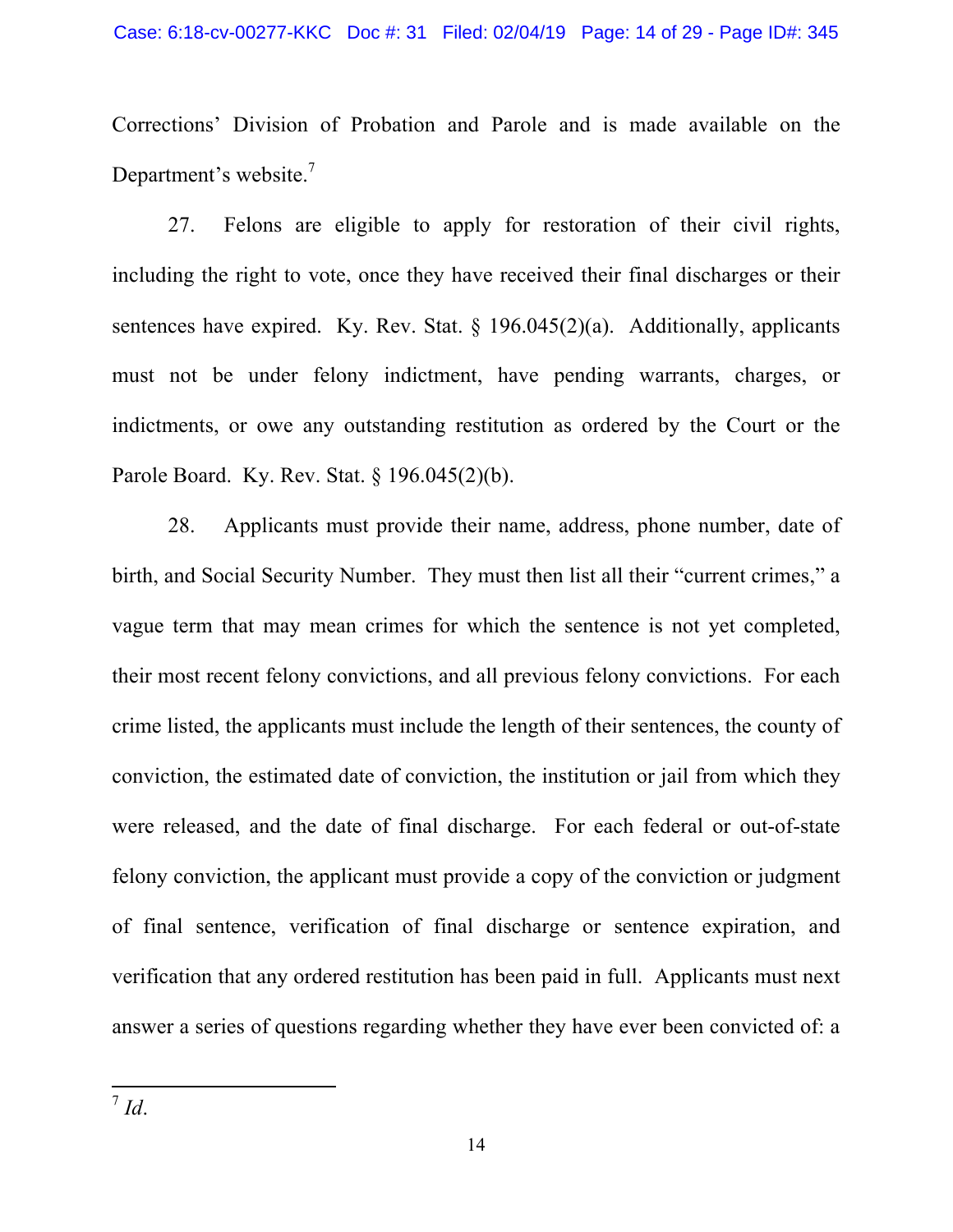federal crime, a violent offense, assault, a sexual offense, treason, or bribery. They must further state whether they have any outstanding warrants, pending charges or indictments, or any unpaid fines or fees. The form must be signed by both the applicant and either a notary public or the applicant's probation or parole officer. $8$ 

29. Restoration of civil rights applications that meet the eligibility criteria are then referred to the Governor's office for a decision. Kentucky law authorizes the Governor to request that the Parole Board investigate and report with respect to any restoration application. Ky. Rev. Stat. § 439.450. On information and belief, it has been Governor Bevin's practice to grant some applications in batches twice a year, once on July 4th and again at year's end around Christmas.

30. On information and belief, the Governor's office sends signed executive orders to the Secretary of State's office. The Secretary of State signs the restoration order as well, adds a certificate and seal, enters information into a database and then sends the restoration order and certificate back to the Governor's office. The Governor's office then sends the signed and sealed executive orders with certificates to the Department of Corrections, and the Department of Corrections completes the process by sending the executive order, certificate, and voter registration card or voter registration information to the restored felon.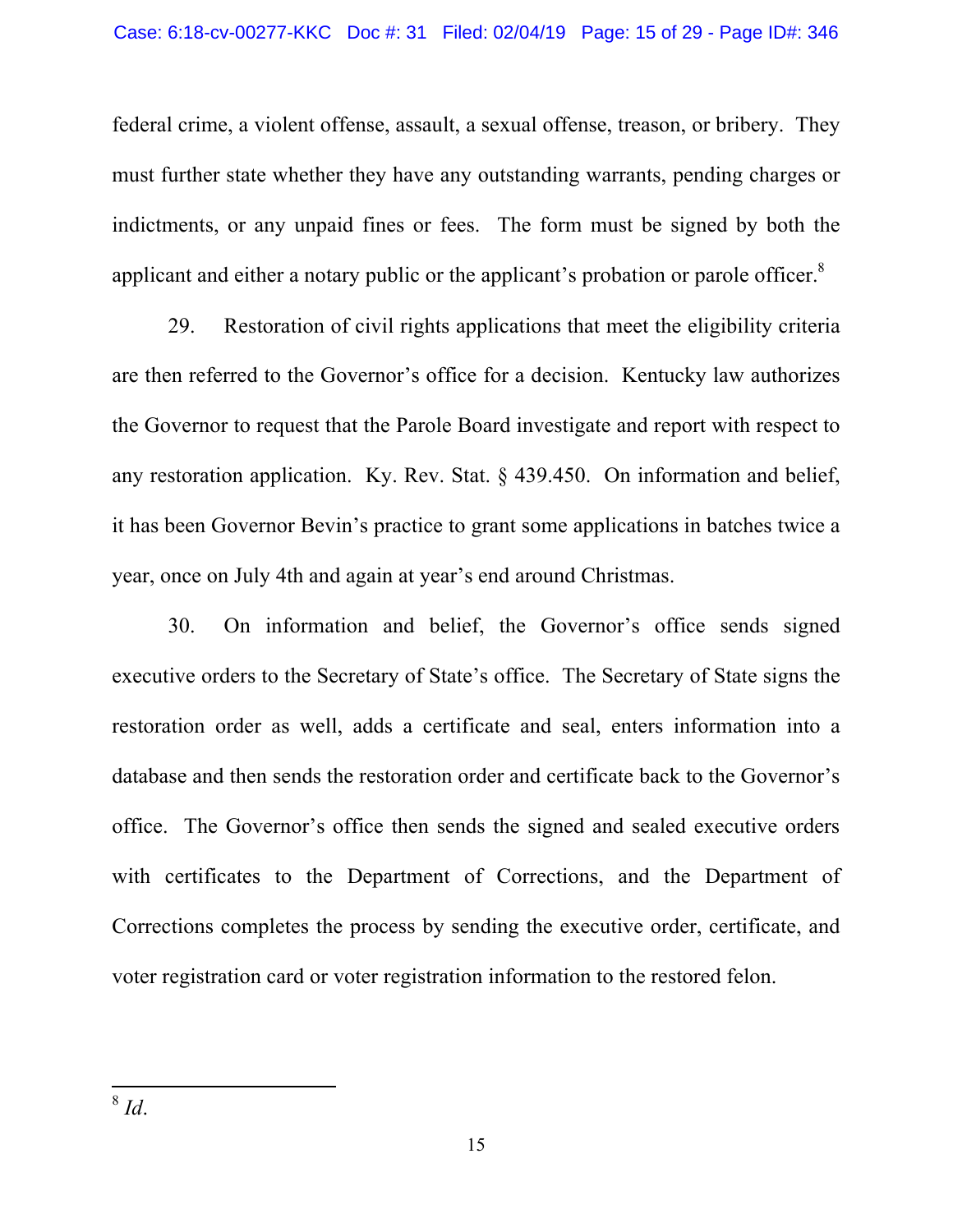31. Former Governor Steve Beshear issued Executive Order 2015-871 on November 24, 2015, thereby creating a process of non-discretionary restoration for certain qualifying felons. EO 2015-871 ordered the restoration of the right to vote and the right to hold public office only to felons convicted under Kentucky state law who had completed their full sentences including parole and probation, paid all restitution, and had no pending criminal cases, charges or arrests, with exceptions for certain violent crimes, treason, and bribery. The Department of Corrections was directed to issue and deliver Certificates of Restoration of Civil Rights to felons who met the specified criteria:

Any offender who has received a final discharge prior to the effective date of this Order shall be eligible for a Certificate from the Department of Corrections upon application to and confirmation by the Department of Corrections that he or she meets all of the criteria for automatic restoration of civil rights as set forth herein.

Federal felons and those not meeting the criteria for automatic restoration were directed to submit an application according to the regular discretionary restoration process. The Executive Order underscored that the restoration it was effecting was not to be "construed as a pardon" and, accordingly, it would "not operate as a bar to greater penalties for second offenses or a subsequent conviction as a habitual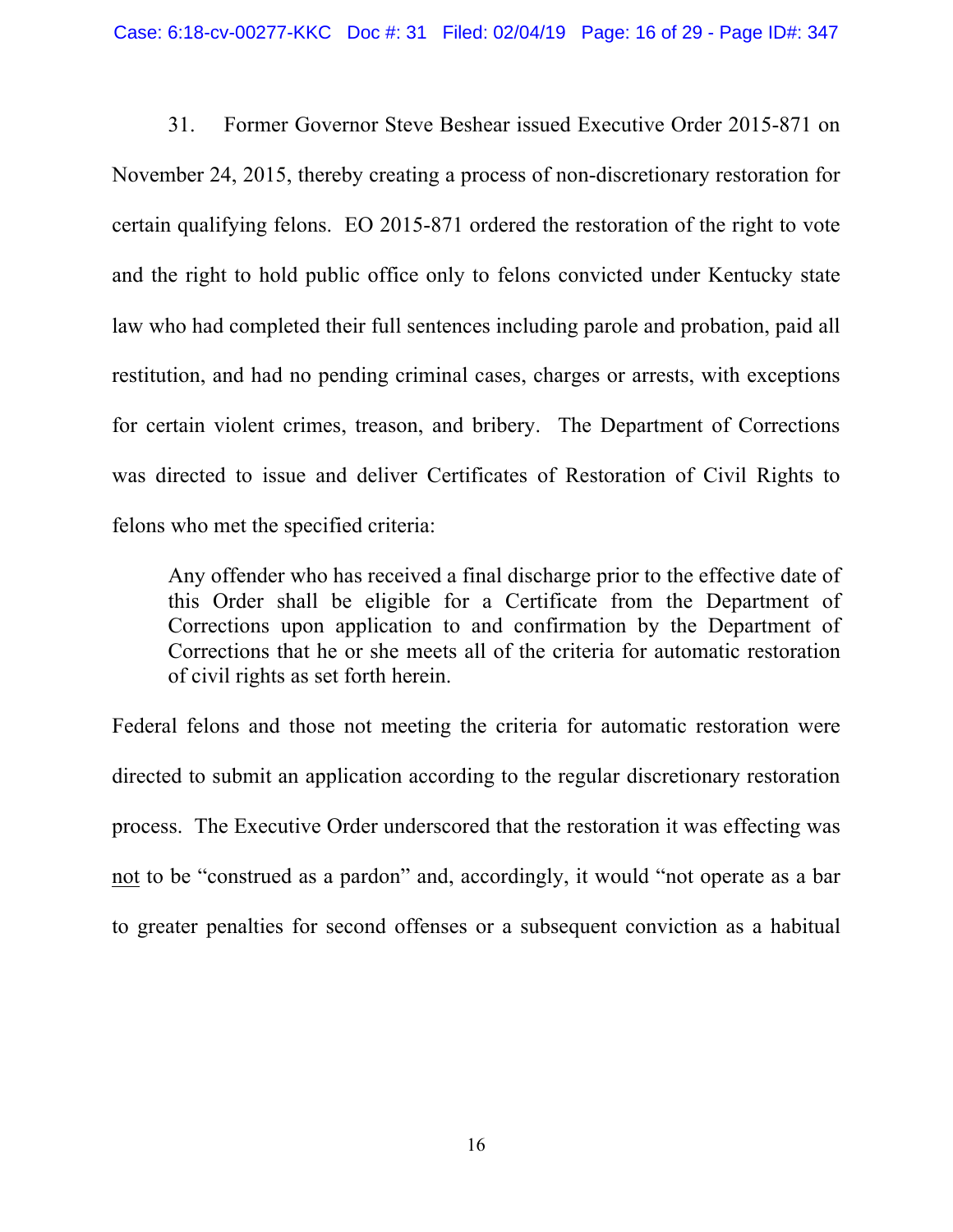criminal." Finally, the Executive Order took immediate effect and had prospective and retroactive application.<sup>9</sup>

32. Governor Beshear's Executive Order was not long-lived. When Governor Bevin took office the following month, he quickly rescinded the previous executive order, citing his belief that non-discretionary restoration "must come through an amendment to the Kentucky Constitution and not by executive action." Issued on December 22, 2015, Executive Order No. 2015-052 suspended Governor Beshear's executive order, but left untouched any restorations granted pursuant to Executive Order 2015-871 prior to its suspension.<sup>10</sup> Nevertheless, the current restoration application available on the Kentucky Department of Corrections website oddly suggests to the applicant that rescinded Executive Order 2015-871 is still in effect.<sup>11</sup>

# **B. Effect of the Current Restoration of Civil Rights Process in Kentucky**

33. Restoration of civil rights grants have declined steeply since Governor Bevin assumed office in December 2015. Former Governor Beshear restored

 <sup>9</sup> Ky. Exec. Order No. 2015-871 (Nov. 24, 2015), *available at*  http://apps.sos.ky.gov/Executive/Journal/execjournalimages/2015-MISC-2015- 0871-242277.pdf. 10 Ky. Exec. Order No. 2015-052 (Dec. 22, 2015), *available at*  http://apps.sos.ky.gov/Executive/Journal/execjournalimages/2016-MISC-2015- 0052-243103.pdf. 11 *See supra* n.7.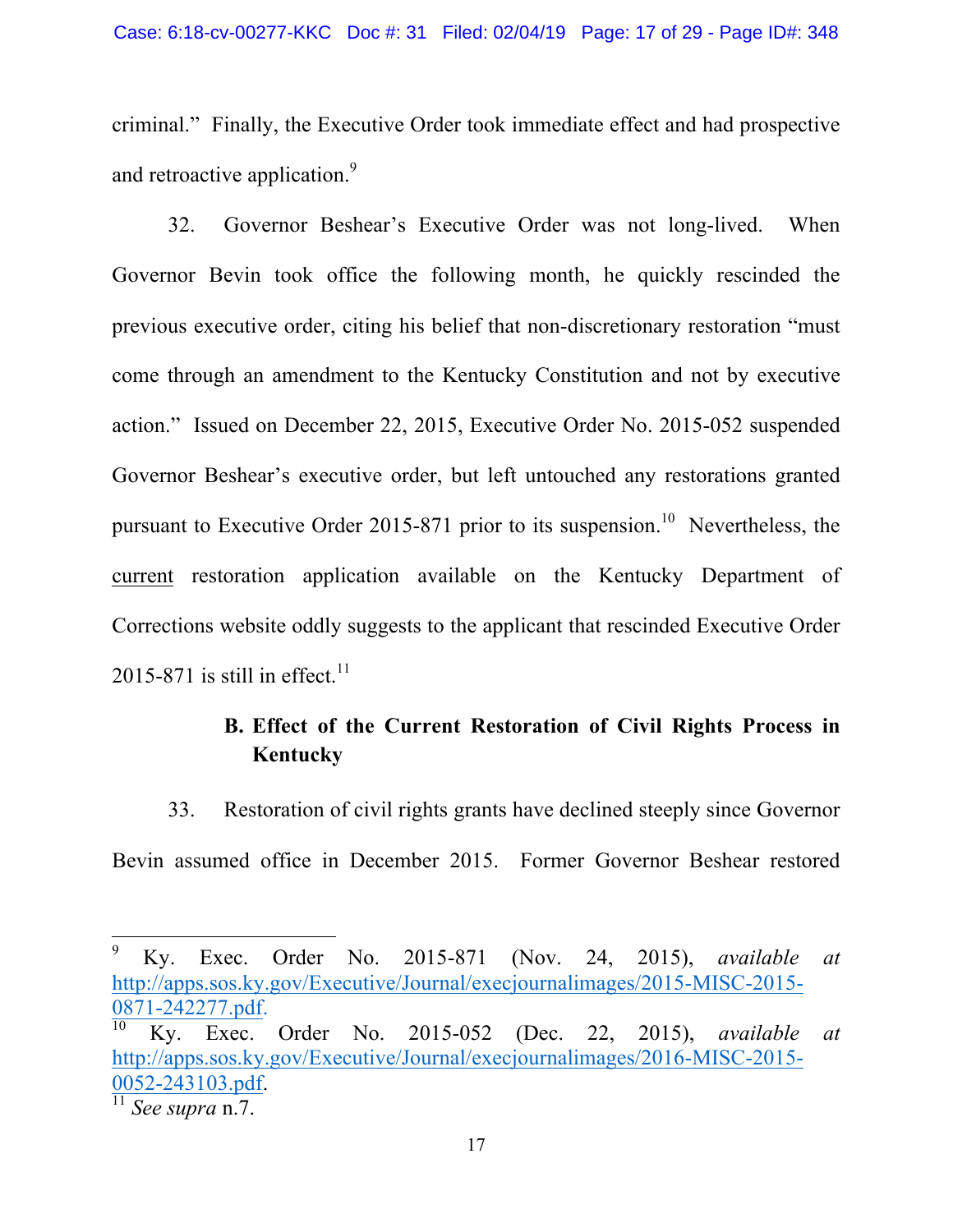voting rights to more than  $9,500$  citizens during his eight-year tenure.<sup>12</sup> In Governor Bevin's first fifteen months in office, he restored zero people to their civil rights. Since the first restorations Governor Bevin granted in April 2017, the total number of restorations has risen to 980. Had Governor Bevin not rescinded his predecessor's order granting non-discretionary restoration for certain felons in the state, this figure would have been significantly higher.

34. On information and belief, as of March of this year, there were reportedly 1,459 completed restoration of civil rights applications pending with no decision. Ky. Op. Atty. Gen. 18-ORD-056, at \*1 n.1 (Mar. 14, 2018). It is unknown how many restoration applications are pending as of this filing. The Governor's office has stated that it is not required to track the number of pending applications. *Id.* at \*2.

35. On information and belief, Governor Bevin does not deny any applications for restoration of civil rights. Instead, certain applications are indefinitely held in limbo by the Governor's office, without any final decision.

36. Kentucky's disenfranchised population is estimated at more than 312,046 felons, an estimated 242,987 of whom have already completed their full

<sup>&</sup>lt;sup>12</sup> League of Women Voters of Kentucky, FELONY DISENFRANCHISEMENT IN THE COMMONWEALTH OF KENTUCKY, (Feb. 2017), https://lwvky.files.wordpress.com/2017/02/kentucky-felony-disenfranchisementreport-feb-17-final-docx.pdf.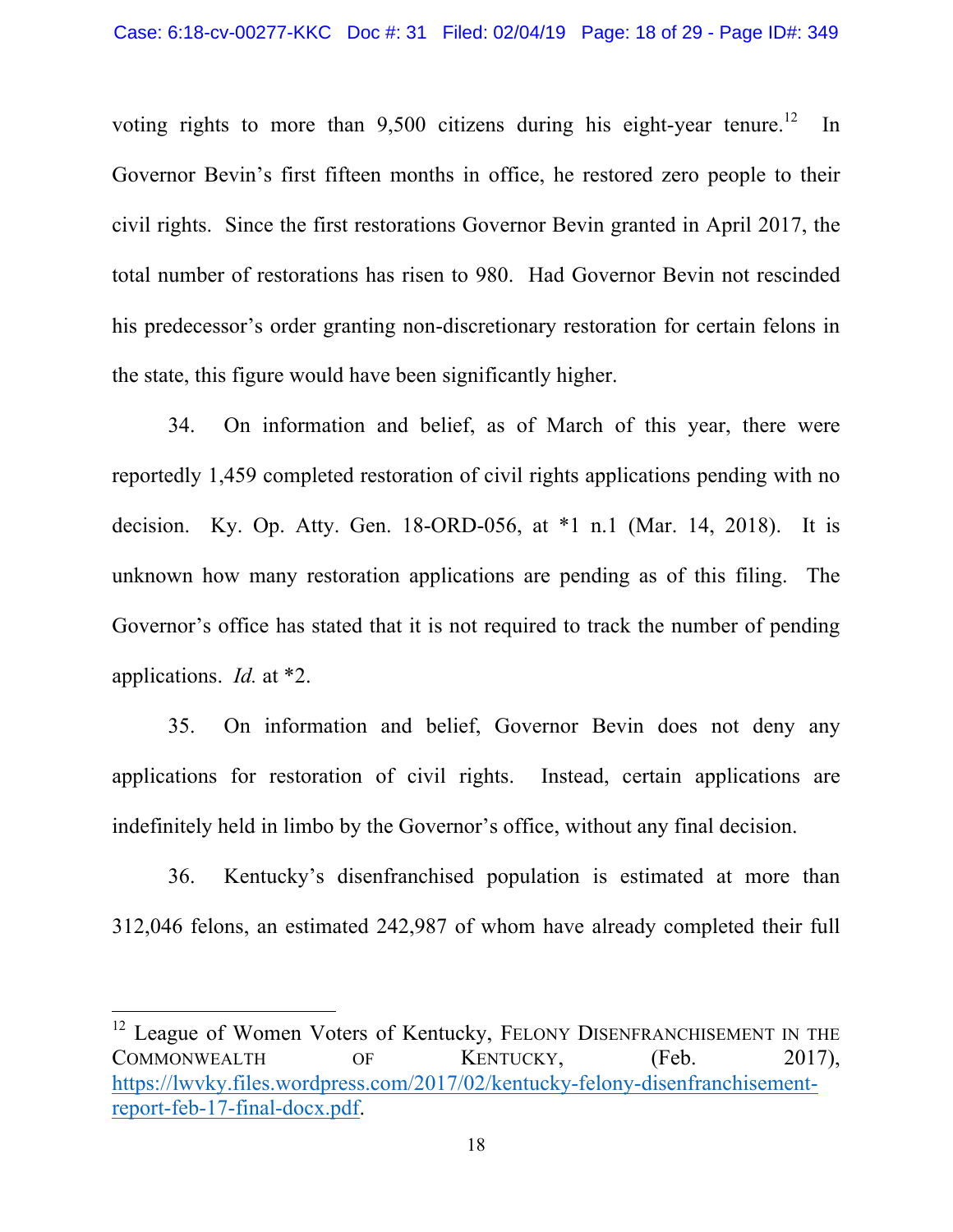sentences including parole and probation.<sup>13</sup> This ranks among the very largest state populations of disenfranchised.<sup>14</sup> 9.14 percent of Kentucky's voting-age population cannot vote due to a felony conviction, now the second highest percentage in the nation after Mississippi. 15

37. The restoration of the right to vote for these disenfranchised former felons rests with the unfettered discretion of Governor Bevin.

38. Not only is the standard-less process prone to arbitrary and discriminatory treatment, but the Governor actually does make decisions in a wholly arbitrary manner. These decisions turn on Governor Bevin's pure whim and discretion.

#### **CLAIMS**

## **COUNT ONE (All Plaintiffs) (Unfettered Discretion and Arbitrary Treatment in Violation of First Amendment to the U.S. Constitution and 42 U.S.C. § 1983)**

39. The factual allegations contained in the preceding paragraphs are incorporated into Count One, as though fully set forth herein.

 <sup>13</sup> *See supra* n.5.

<sup>&</sup>lt;sup>15</sup> *Id*. Florida passed Ballot Question 4, amending the Florida Constitution to restore the voting rights of felons who have completed the terms of their sentences, including parole and probation, with the exception of those convicted of murder or sex offenses. Therefore, it no longer has the highest percentage of disenfranchised felons in the country. *See supra* n.1.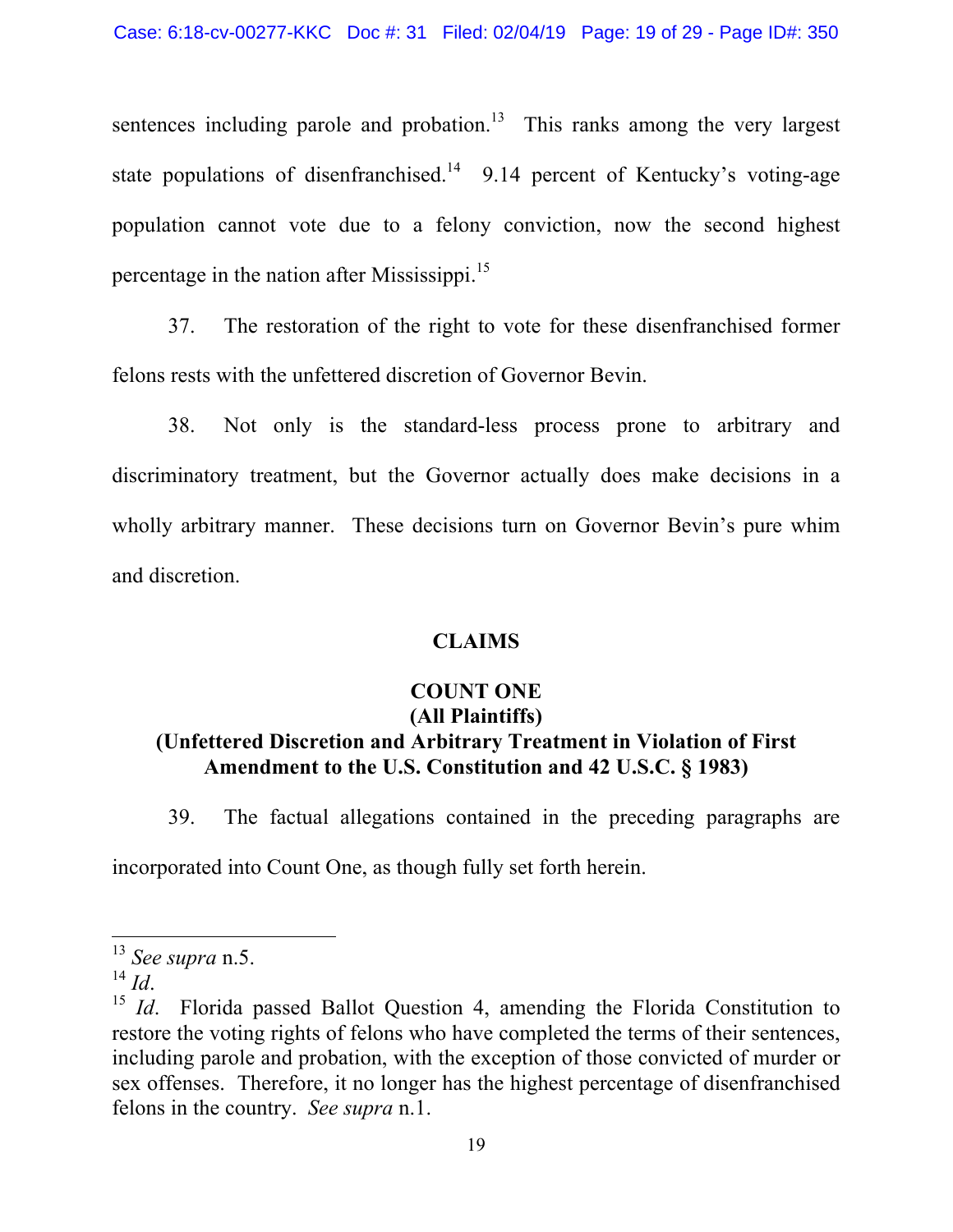40. Plaintiffs assert a claim pursuant to 42 U.S.C. § 1983 for violation of the First Amendment to the U.S. Constitution.

41. The First Amendment provides that: "Congress shall make no law . . . abridging the freedom of speech, or of the press; or the right of the people peaceably to assemble, and to petition the Government for a redress of grievances." U.S. CONST. amend. I, § 1.

42. The First Amendment protects the right to vote because voting is both political association and political expression or expressive conduct. *Doe v. Reed*, 561 U.S. 186, 195-96 & n.1 (2010); *id*. at 224 (Scalia, J., concurring) ("We have acknowledged the existence of a First Amendment interest in voting . . .") (citing *Burdick v. Takushi*, 504 U.S. 428 (1992)); *California Democratic Party v. Jones*, 530 U.S. 567, 574 (2000); *Norman v. Reed*, 502 U.S. 279, 288-90 (1992); *Tashjian v. Republican Party of Connecticut*, 479 U.S. 208, 214-17 (1986); *Munro v. Socialist Workers Party*, 479 U.S. 189, 193, 199 (1986); *Anderson v. Celebrezze*, 460 U.S. 780, 787-89 (1983); *Illinois State Bd. of Elections v. Socialist Workers Party*, 440 U.S. 173, 184 (1979); *Storer v. Brown*, 415 U.S. 724, 728-29 (1974); *Kusper v. Pontikes*, 414 U.S. 51, 56-58 (1973); *Williams v. Rhodes*, 393 U.S. 23, 30-31 (1968).

43. The First Amendment forbids vesting government officials with unfettered discretion to issue or deny licenses or permits to engage in any First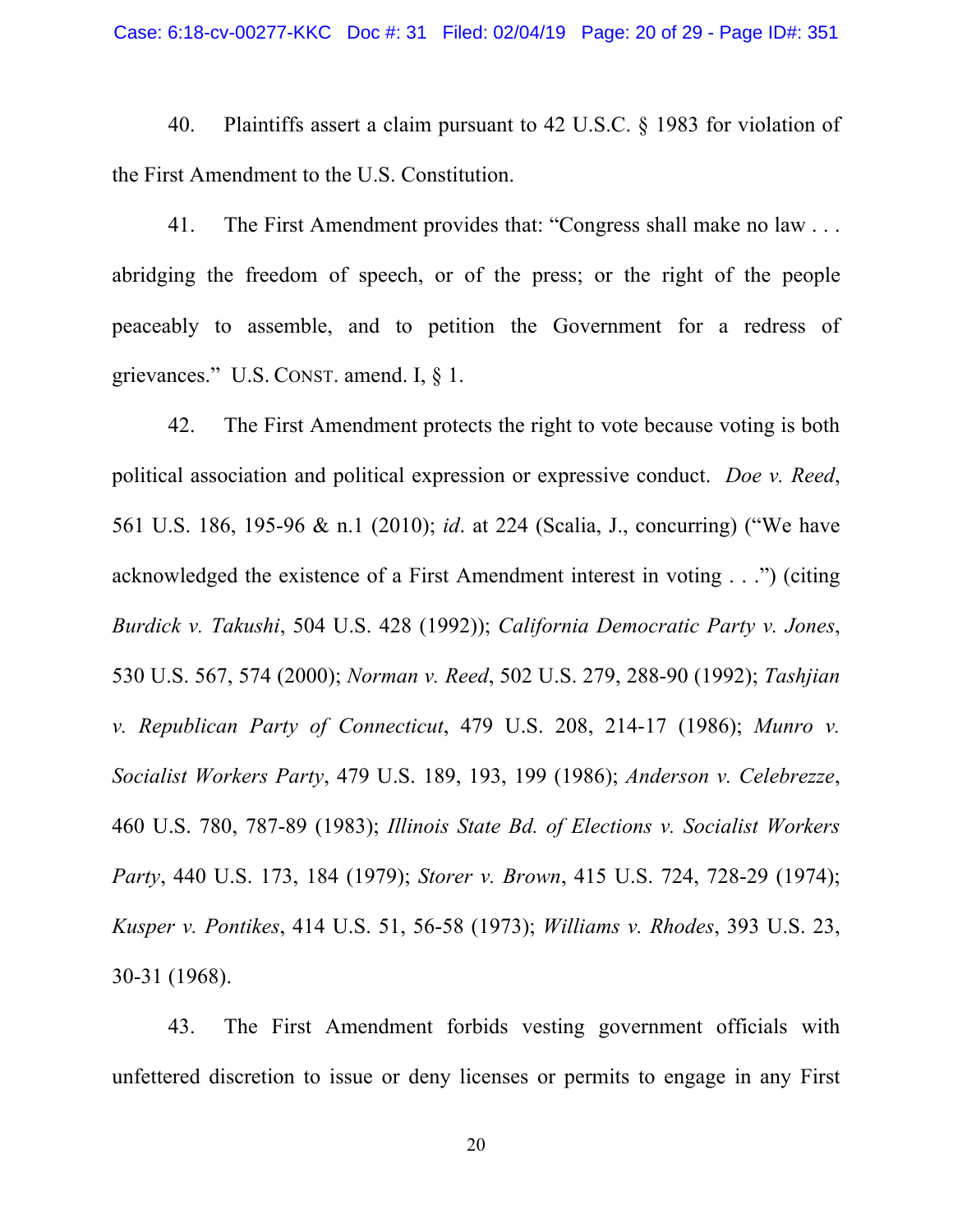Amendment-protected speech, expressive conduct, association or any other protected activity or conduct. *Forsyth Cty., Ga. v. Nationalist Movement*, 505 U.S. 123, 130-33 (1992) ("The First Amendment prohibits the vesting of such unbridled discretion in a government official."); *City of Lakewood v. Plain Dealer Publ'g Co.*, 486 U.S. 750, 763-64 (1988) ("[A] law or policy permitting communication in a certain manner for some but not for others raises the specter of content and viewpoint censorship. This danger is at its zenith when the determination of who may speak and who may not is left to the unbridled discretion of a government official."); *Shuttlesworth v. City of Birmingham, Ala.*, 394 U.S. 147, 150-53 (1969) (invalidating permit scheme for marches or demonstrations that lacked "narrow, objective, and definite standards" and was "guided only by [Commissioners'] own ideas of 'public welfare, peace, safety, health, decency, good order, morals or convenience'"); *Staub v. City of Baxley*, 355 U.S. 313, 322 (1958) ("It is settled by a long line of recent decisions of this Court that an ordinance which, like this one, makes the peaceful enjoyment of freedoms which the Constitution guarantees contingent upon the uncontrolled will of an official—as by requiring a permit or license which may be granted or withheld in the discretion of such official—is an unconstitutional censorship or prior restraint upon the enjoyment of those freedoms."); *Saia v. People of State of New York*, 334 U.S. 558, 560-62 (1948) (striking down discretionary permit scheme for use of loud-speakers) ("Annoyance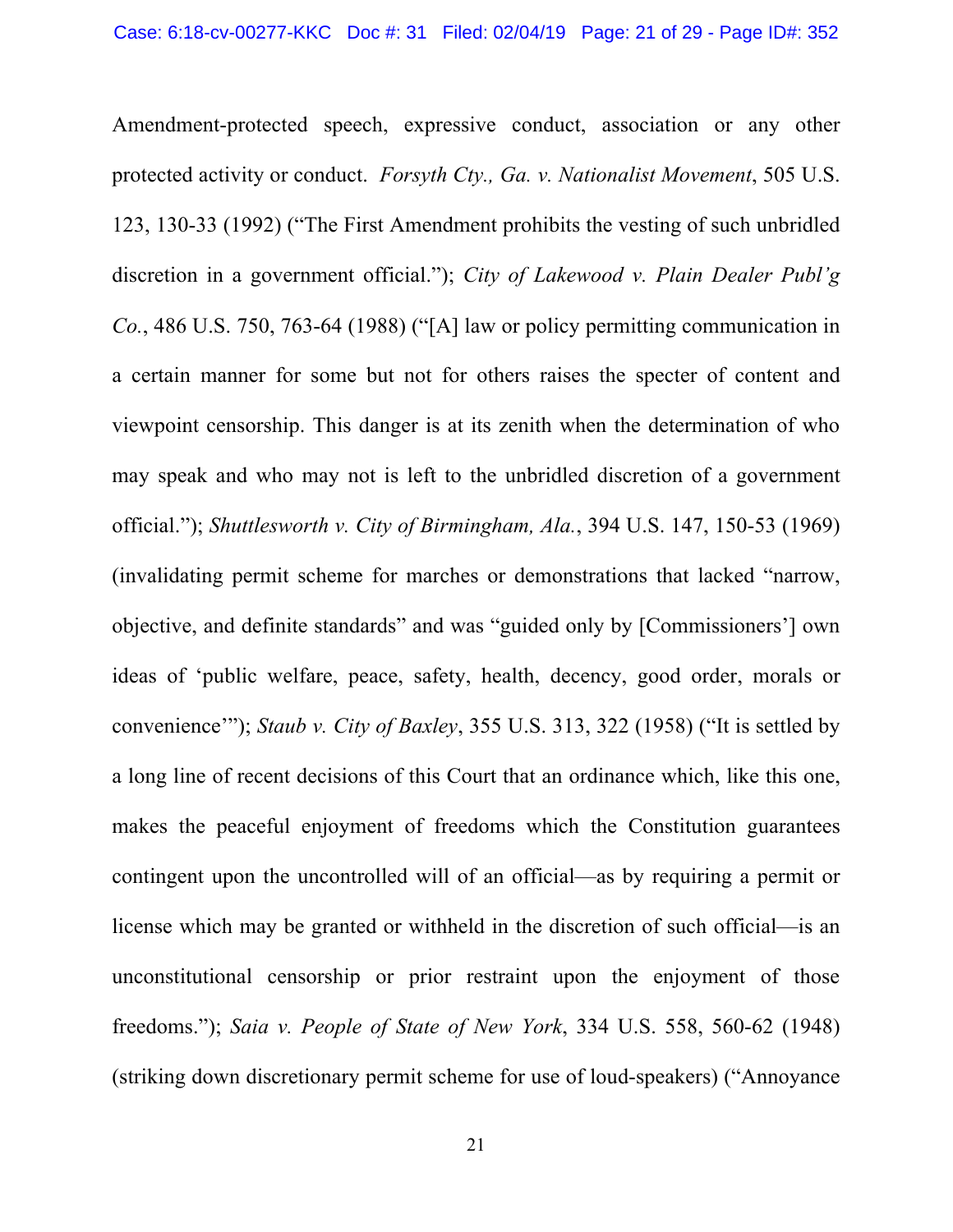at ideas can be cloaked in annoyance at sound."). Absent any legal constraints, rules, or criteria regulating the granting or denying of restoration of voting rights applications, the process is highly susceptible to arbitrary, biased, and/or discriminatory decision-making.

44. The Governor of the Commonwealth of Kentucky is vested with the authority to deny or grant applications for the restoration of civil rights, and discretion in issuing these licenses to vote is absolute. Voting rights restoration is not governed by any laws, rules, or criteria of any kind. This scheme therefore constitutes an unconstitutional arbitrary licensing scheme regulating the exercise of the right to vote.

45. First Amendment doctrine does not require plaintiffs to demonstrate actual evidence of discriminatory treatment. The risk of such discriminatory treatment in the absence of any legal constraints is sufficient. *Forsyth Cty.*, 505 U.S. at 133 n.10; *City of Lakewood*, 486 U.S. at 769-70.

46. Ky. Const. § 145, Ky. Rev. Stat. § 116.025, and Ky. Rev. Stat. § 196.045 require that a felon obtain the Governor's permission in order to regain his or her right to vote, and therefore impose an unconstitutional arbitrary licensing scheme for First Amendment-protected voting. Kentucky state law and administrative rules and procedures contain no constraints on and no rules or criteria for the Governor's discretionary power to grant or deny applications for the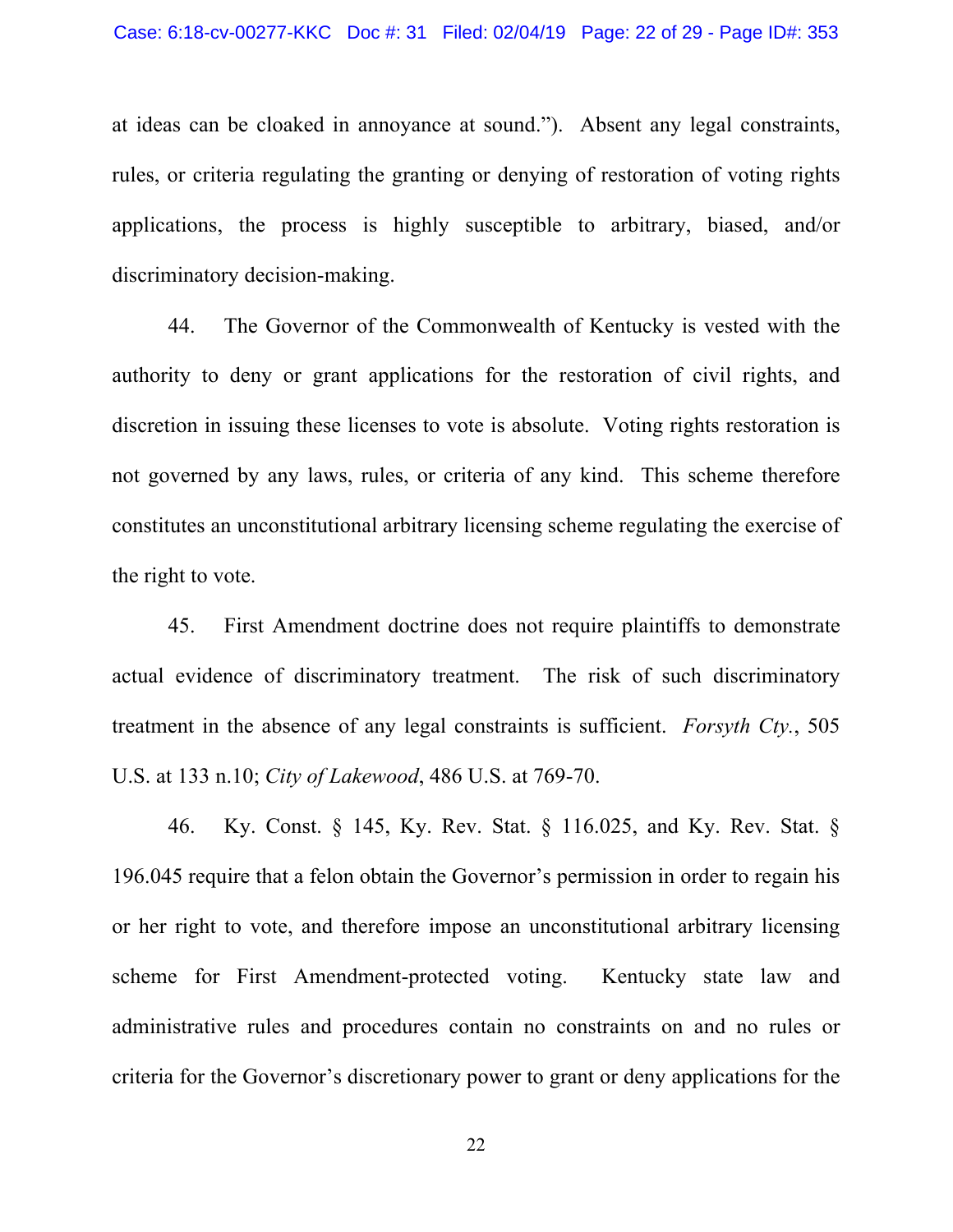restoration of voting rights, making the system prone to arbitrary, biased, and/or discriminatory treatment. As a licensing scheme of unfettered official discretion, it violates the First Amendment to the U.S. Constitution.

47. At all relevant times, Defendant has acted under color of state law.

48. Defendant has deprived and will continue to deprive Plaintiffs of their right to be free from an unconstitutional arbitrary licensing scheme governing their right to vote. This right is guaranteed to Plaintiffs by the First Amendment to the U.S. Constitution and 42 U.S.C. § 1983.

## **COUNT TWO (All Plaintiffs)**

## **(Lack of Reasonable, Definite Time Limits for Decisions on Voting Rights Restoration Applications in Violation of the First Amendment to the U.S. Constitution and 42 U.S.C. § 1983)**

49. The factual allegations contained in the preceding paragraphs are incorporated into Count Two, as though fully set forth herein.

50. Plaintiffs assert a claim pursuant to 42 U.S.C. § 1983 for violation of the First Amendment to the U.S. Constitution.

51. The First Amendment provides that: "Congress shall make no law . . .

abridging the freedom of speech, or of the press; or the right of the people peaceably to assemble, and to petition the Government for a redress of grievances." U.S. CONST. amend. I, § 1.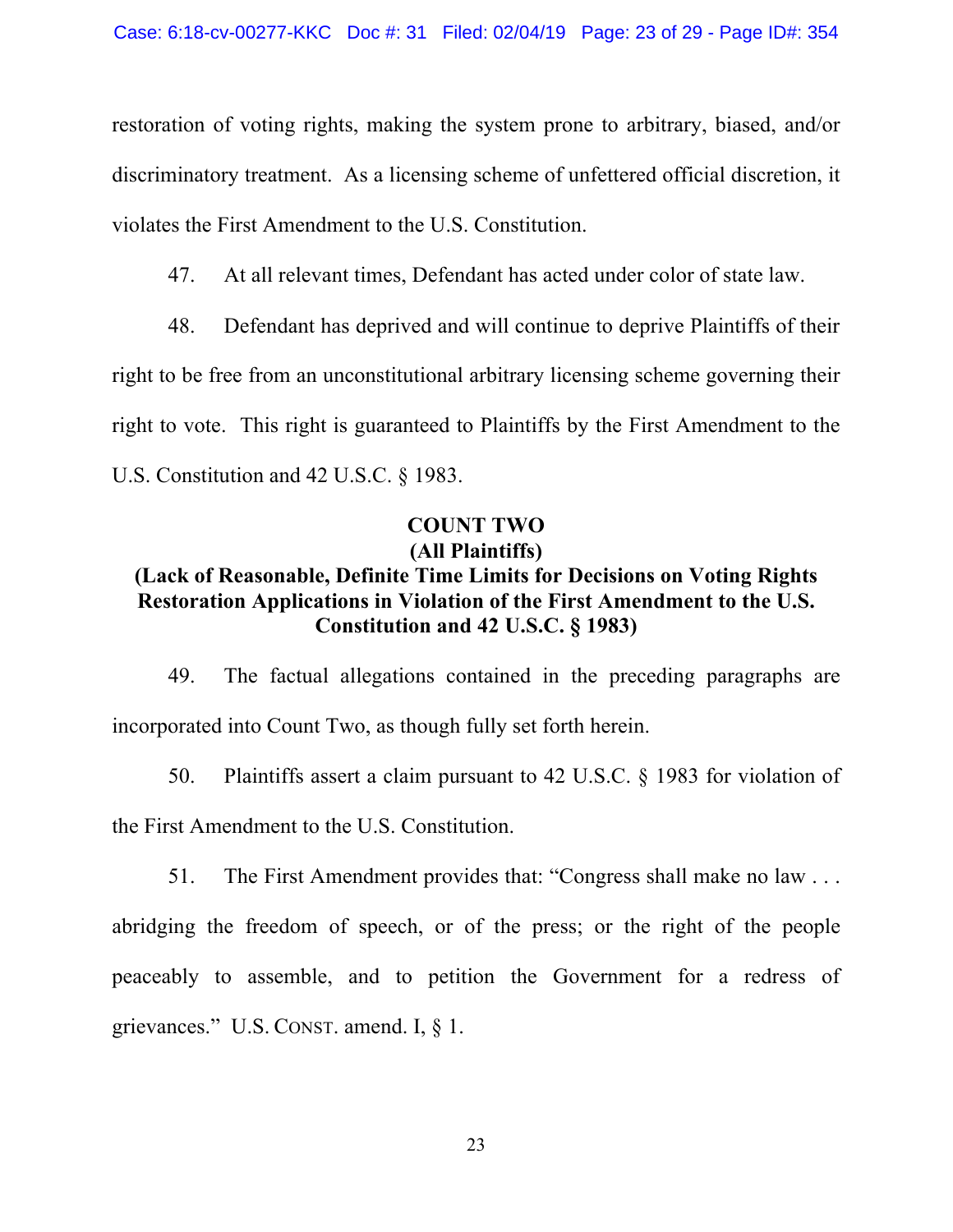52. The First Amendment protects the right to vote because voting is both political association and political expression or expressive conduct. *Doe v. Reed*, 561 U.S. 186, 195-96 & n.1 (2010); *id*. at 224 (Scalia, J., concurring) ("We have acknowledged the existence of a First Amendment interest in voting . . .") (citing *Burdick v. Takushi*, 504 U.S. 428 (1992)); *California Democratic Party v. Jones*, 530 U.S. 567, 574 (2000); *Norman v. Reed*, 502 U.S. 279, 288-90 (1992); *Tashjian v. Republican Party of Connecticut*, 479 U.S. 208, 214-17 (1986); *Munro v. Socialist Workers Party*, 479 U.S. 189, 193, 199 (1986); *Anderson v. Celebrezze*, 460 U.S. 780, 787-89 (1983); *Illinois State Bd. of Elections v. Socialist Workers Party*, 440 U.S. 173, 184 (1979); *Storer v. Brown*, 415 U.S. 724, 728-29 (1974); *Kusper v. Pontikes*, 414 U.S. 51, 56-58 (1973); *Williams v. Rhodes*, 393 U.S. 23, 30-31 (1968).

53. First Amendment doctrine clearly holds that an administrative licensing scheme "that fails to place limits on the time within which the decisionmaker must issue the license is impermissible." *FW/PBS, Inc. v. City of Dallas*, 493 U.S. 215, 226 (1990). "Where the licensor has unlimited time within which to issue a license, the risk of arbitrary suppression is as great as the provision of unbridled discretion. A scheme that fails to set reasonable time limits on the decisionmaker creates the risk of indefinitely suppressing permissible speech." *Id*. at 227; *see also Riley v. Nat'l Fed'n of the Blind of North Carolina,*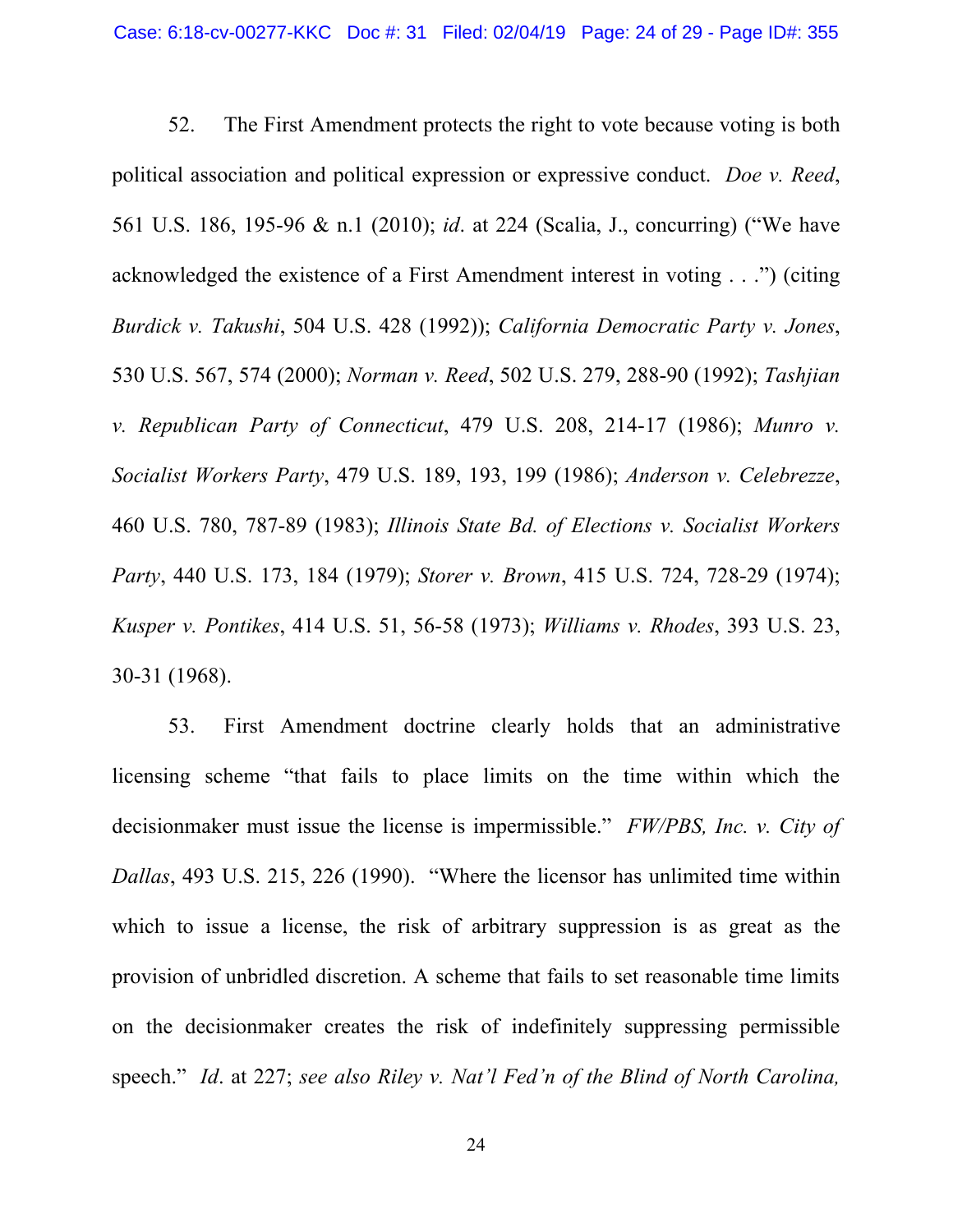*Inc.*, 487 U.S. 781, 802 (1988) ("[D]elay compels the speaker's silence. Under these circumstances, the licensing provision cannot stand."). Without reasonable, definite time limits, there is also a significant risk of arbitrary, biased, and/or discriminatory treatment of restoration of voting rights applications.

54. The Governor is not bound by any reasonable, definite time limits in processing applications for the restoration of voting rights and issuing final decisions. Kentucky state law and regulations are devoid of any such time limits for granting or denying applications for the restoration of their right to vote.

55. As of March of this year, there was a reported backlog of 1,459 completed restoration of civil rights applications. Ky. Op. Atty. Gen. 18-ORD-056, \*1 n.1 (Mar. 14, 2018). Without time limits, the Governor's office may process individual restoration applications at their own chosen speed and may deliberately fast-track select applicants while delaying others.

56. Since no provision in Kentucky state law or regulations requires the Governor's office to process and adjudicate an application for restoration of civil rights within a reasonable, definite time period, Ky. Const. § 145, Ky. Rev. Stat. § 116.025, and Ky. Rev. Stat. § 196.045 create the risk of arbitrary delays and arbitrary continued disenfranchisement and therefore violate the First Amendment.

57. Ky. Const. § 145, Ky. Rev. Stat. § 116.025, and Ky. Rev. Stat. § 196.045 impose an unconstitutional arbitrary licensing scheme for First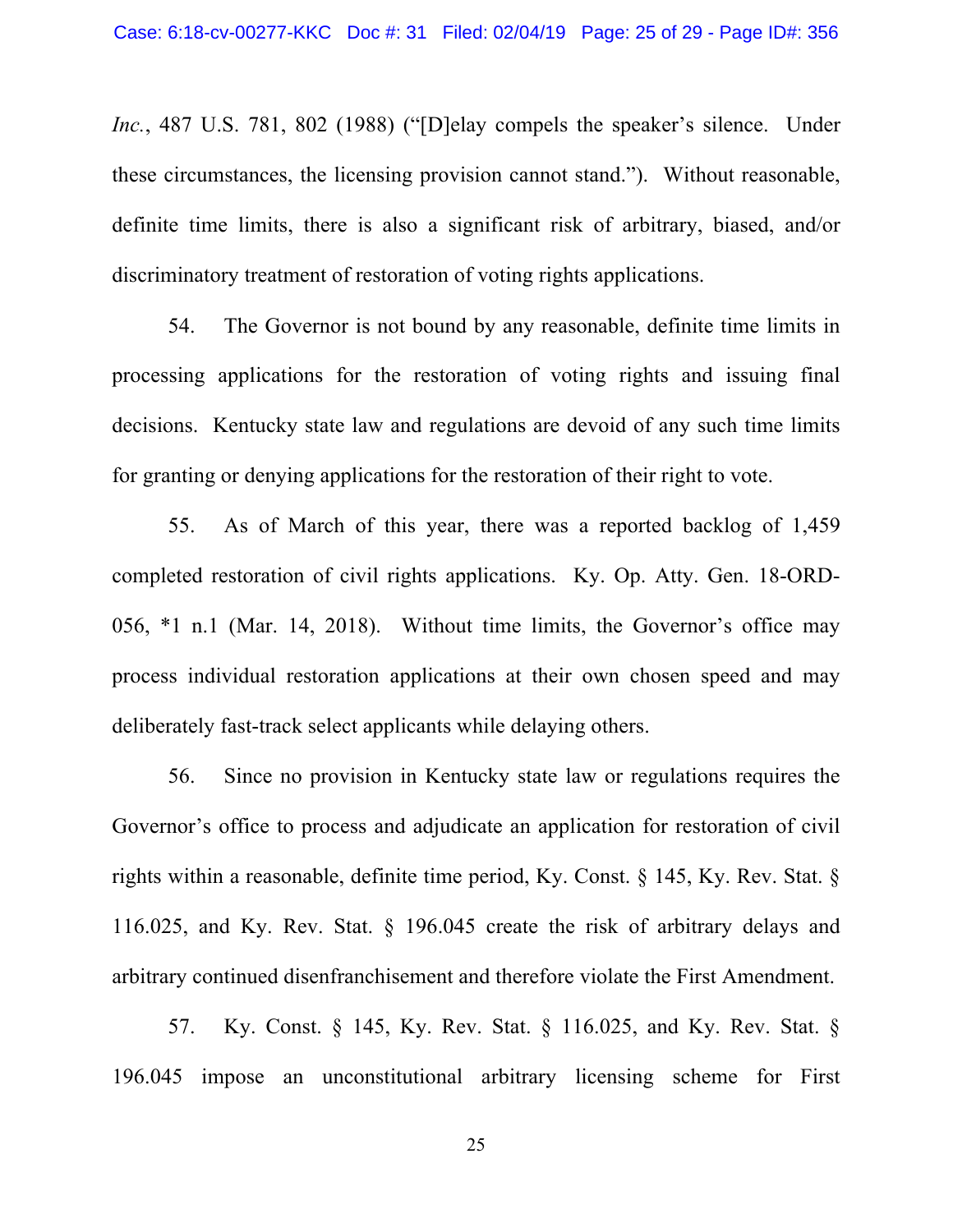Amendment-protected voting. Kentucky state law and administrative rules and procedures contain no reasonable, definite time constraints on the Governor's processing of and decisions regarding applications for the restoration of voting rights, making the system susceptible to arbitrary, biased, and/or discriminatory treatment. As a scheme of unfettered official discretion with no reasonable, definite time limits, Kentucky's voting rights restoration process violates the First Amendment to the U.S. Constitution.

58. At all relevant times, Defendant has acted under color of state law.

59. Defendant has deprived and will continue to deprive Plaintiffs of their right to a felon voting rights restoration scheme with definite time limits on the Governor's decision-making, which is guaranteed to Plaintiffs by the First Amendment to the U.S. Constitution and 42 U.S.C. § 1983.

#### **PRAYER FOR RELIEF**

Plaintiffs respectfully request that this Court:

- (a) Assume jurisdiction over this matter;
- (b)Declare that Kentucky's arbitrary voting rights restoration scheme for felons enshrined in Ky. Const. § 145, Ky. Rev. Stat. § 116.025, and Ky. Rev. Stat. § 196.045 violates the First Amendment to the United States Constitution as to the right to vote;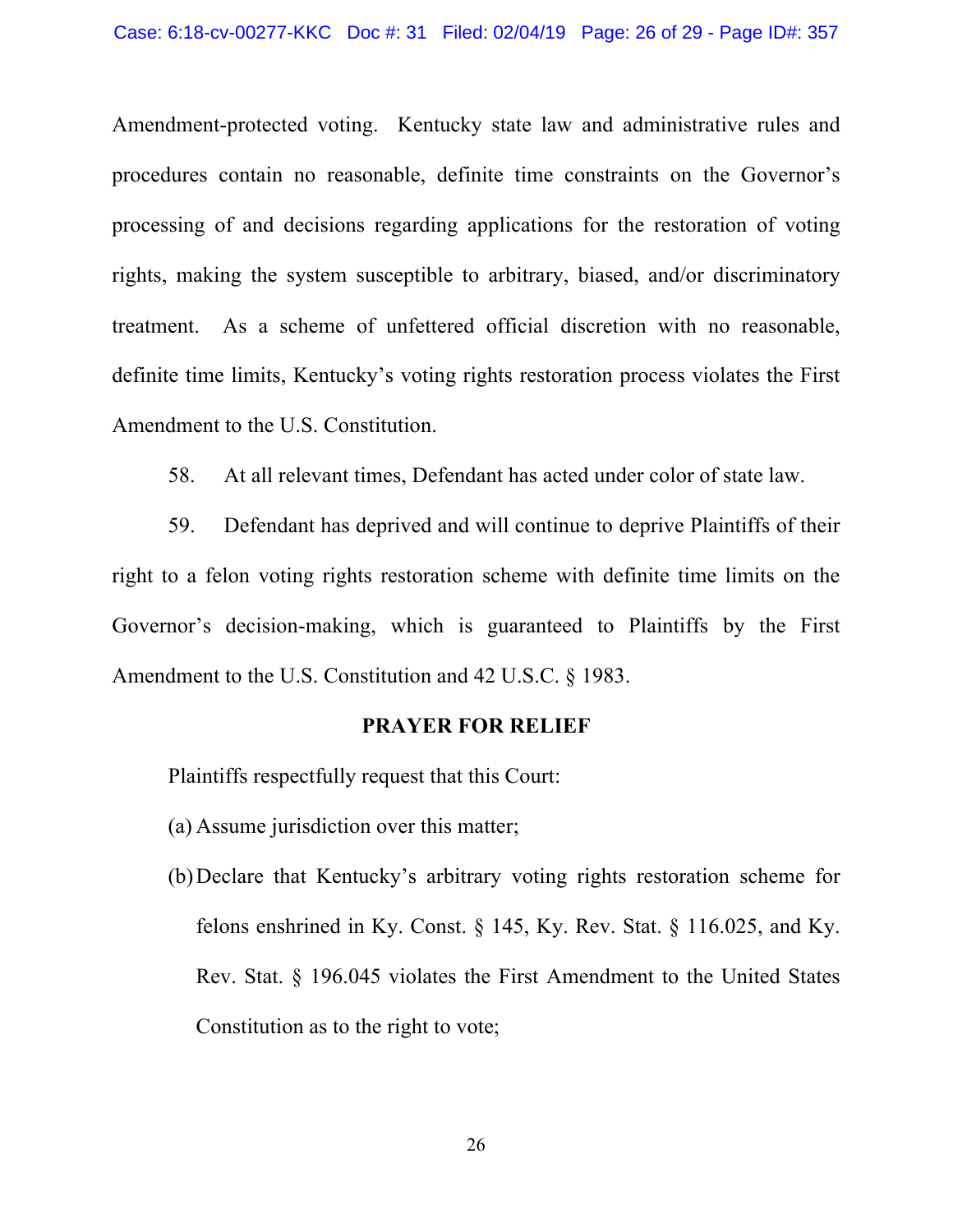- (c) Issue a permanent injunction, enjoining Defendant Governor Bevin, his respective agents, officers, employees, successors, and all persons acting in concert with him from subjecting Plaintiffs' right to vote to the unconstitutional arbitrary voting rights restoration scheme in Ky. Const. § 145, Ky. Rev. Stat. § 116.025, and Ky. Rev. Stat. § 196.045;
- (d)Issue a permanent injunction, ordering Defendant Governor Bevin, his respective agents, officers, employees, successors, and all persons acting in concert with him, to replace the current arbitrary voting rights restoration scheme for felons with a non-arbitrary voting rights restoration scheme which restores the right to vote to felons based upon specific, neutral, objective, and uniform rules and/or criteria;
- (e) Retain jurisdiction to enforce its order;
- (f) Grant Plaintiffs their reasonable attorneys' fees and costs incurred in bringing this action pursuant to 42 U.S.C. § 1988, 28 U.S.C. § 1920, and as otherwise permitted by law; and

(g)Grant such other relief as this Court deems just and proper.

DATED: February 4, 2019 Respectfully submitted,

/s/ Jon Sherman

Jon Sherman\* D.C. Bar No. 998271 Michelle Kanter Cohen\* D.C. Bar No. 989164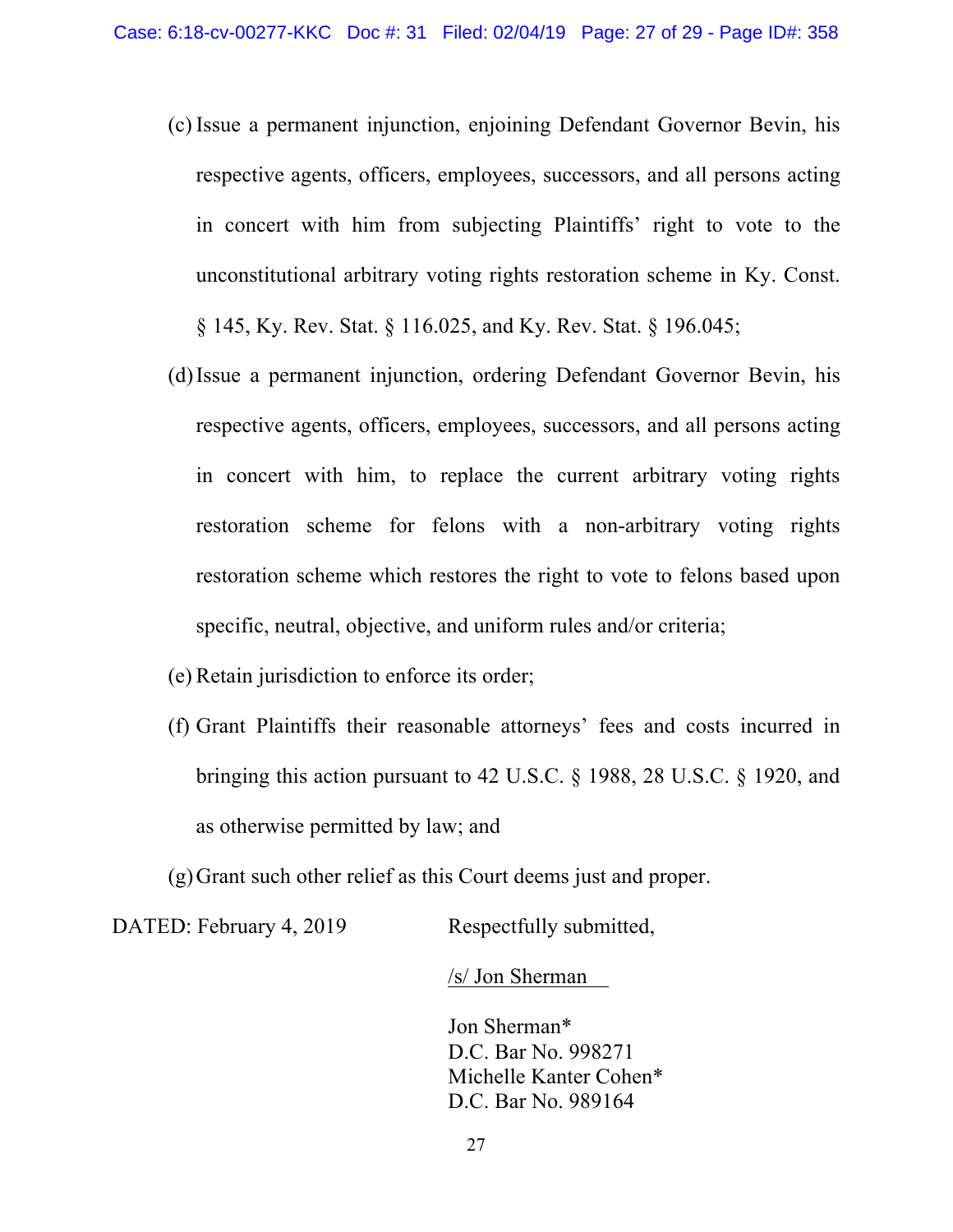Massachusetts Bar No. 672792 (inactive) Fair Elections Center 1825 K St. NW, Suite 450 Washington, DC 20006 jsherman@fairelectionscenter.org mkantercohen@fairelectionscenter.org Phone: (202) 331-0114

Ben Carter Kentucky Bar No. 91352 Kentucky Equal Justice Center 222 South First Street, Ste. 305 Louisville, KY 40202 ben@kyequaljustice.org Phone:  $(502)$  303-4062

*Counsel for Plaintiffs*

\**Admitted Pro Hac Vice*